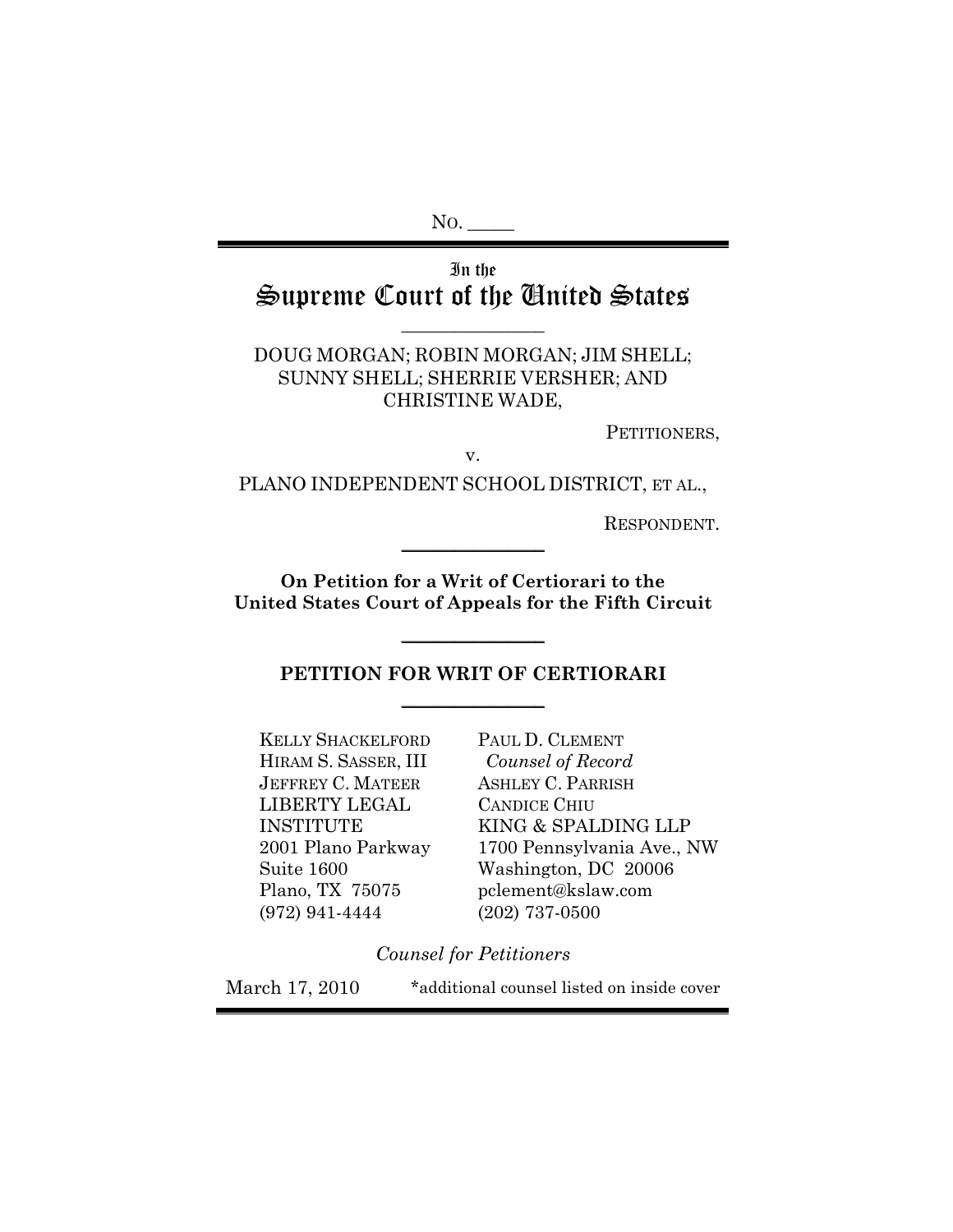Additional Counsel for Petitioners:

| <b>CLYDE MOODY SIEBMAN</b>     | <b>WM. CHARLES BUNDREN</b>      |
|--------------------------------|---------------------------------|
| <b>SIEBMAN REYNOLDS</b>        | WM. CHARLES                     |
| <b>BURG &amp; PHILLIPS LLP</b> | <b>BUNDREN &amp; ASSOCIATES</b> |
| 300 N. Travis St.              | 2591 Dallas Parkway             |
| Sherman, TX 75090              | Suite 300                       |
| $(903) 870 - 0070$             | Frisco, TX 75034                |
|                                | $(972) 624 - 5338$              |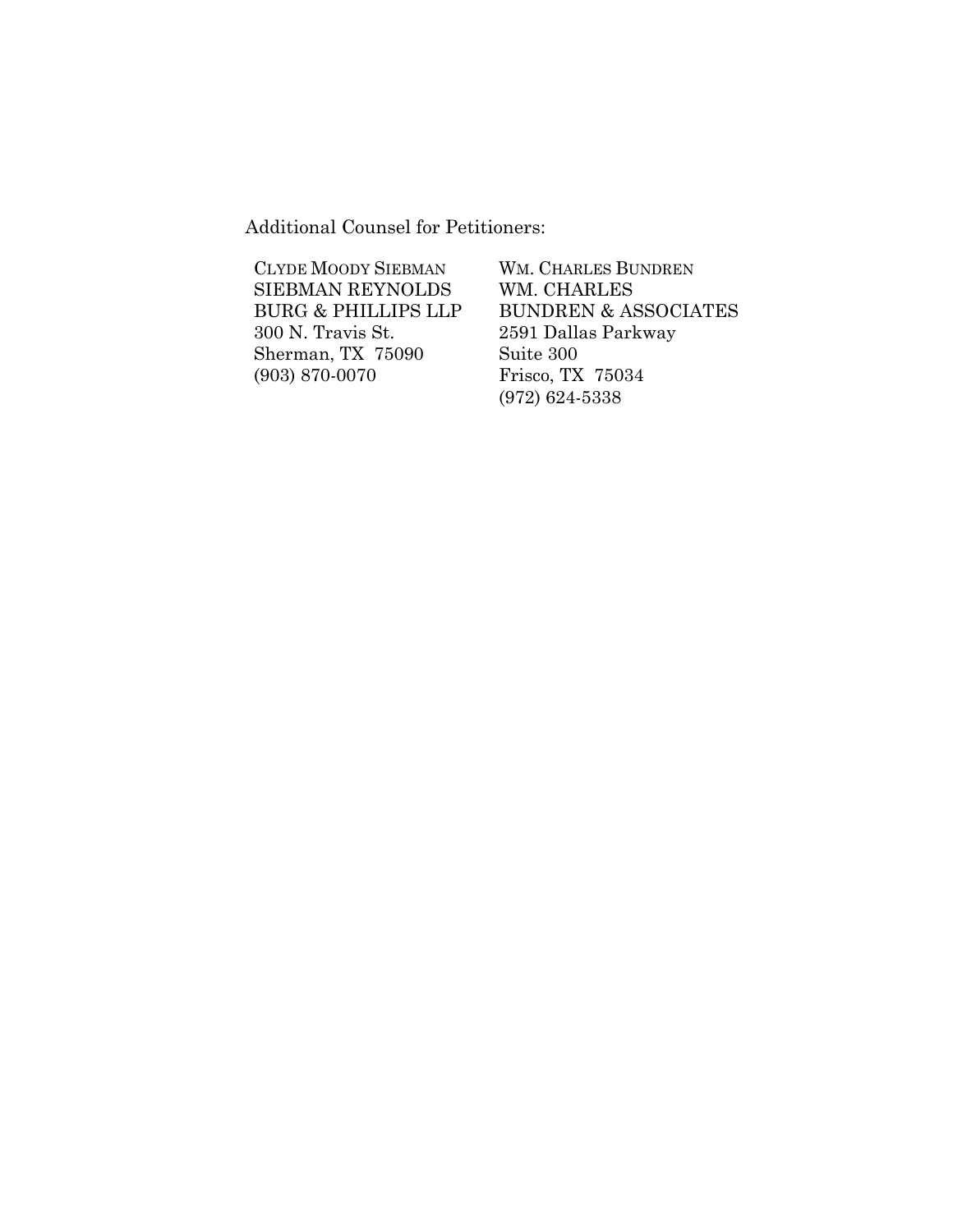#### **QUESTION PRESENTED**

Whether the constitutionality of a public school district's student speech policy imposing a sweeping ban on the distribution of any written material should be evaluated under the "substantial disruption" standard established in *Tinker v. Des Moines Independent Community School District*, 393 U.S. 503 (1969), which this Court has generally applied to restrictions on student speech, or whether because the student speech policy is facially contentand viewpoint-neutral, it should be evaluated under the less exacting "intermediate scrutiny" standard established in *United States v. O'Brien*, 391 U.S. 367 (1968), which this Court has applied to restrictions on expressive conduct that have only an incidental effect on First Amendment freedoms.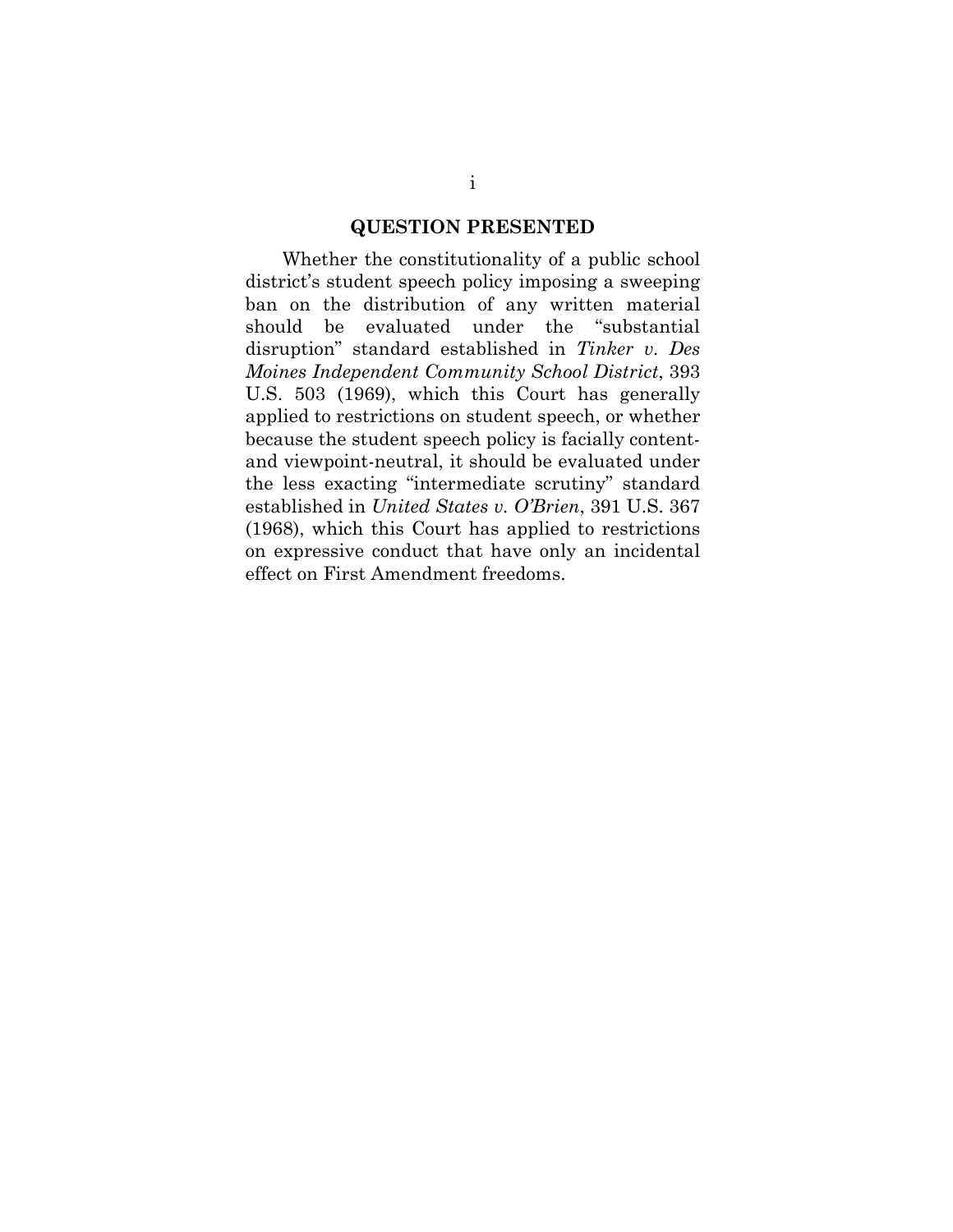# **RULE 14.1 STATEMENT**

The following parties are not listed on the caption but participated in the proceedings below.

1. Lynn Swanson, in her individual capacity and as Principal of Thomas Elementary School.

2. Jackie Bomchill, in her individual capacity and as Principal of Rasor Elementary School.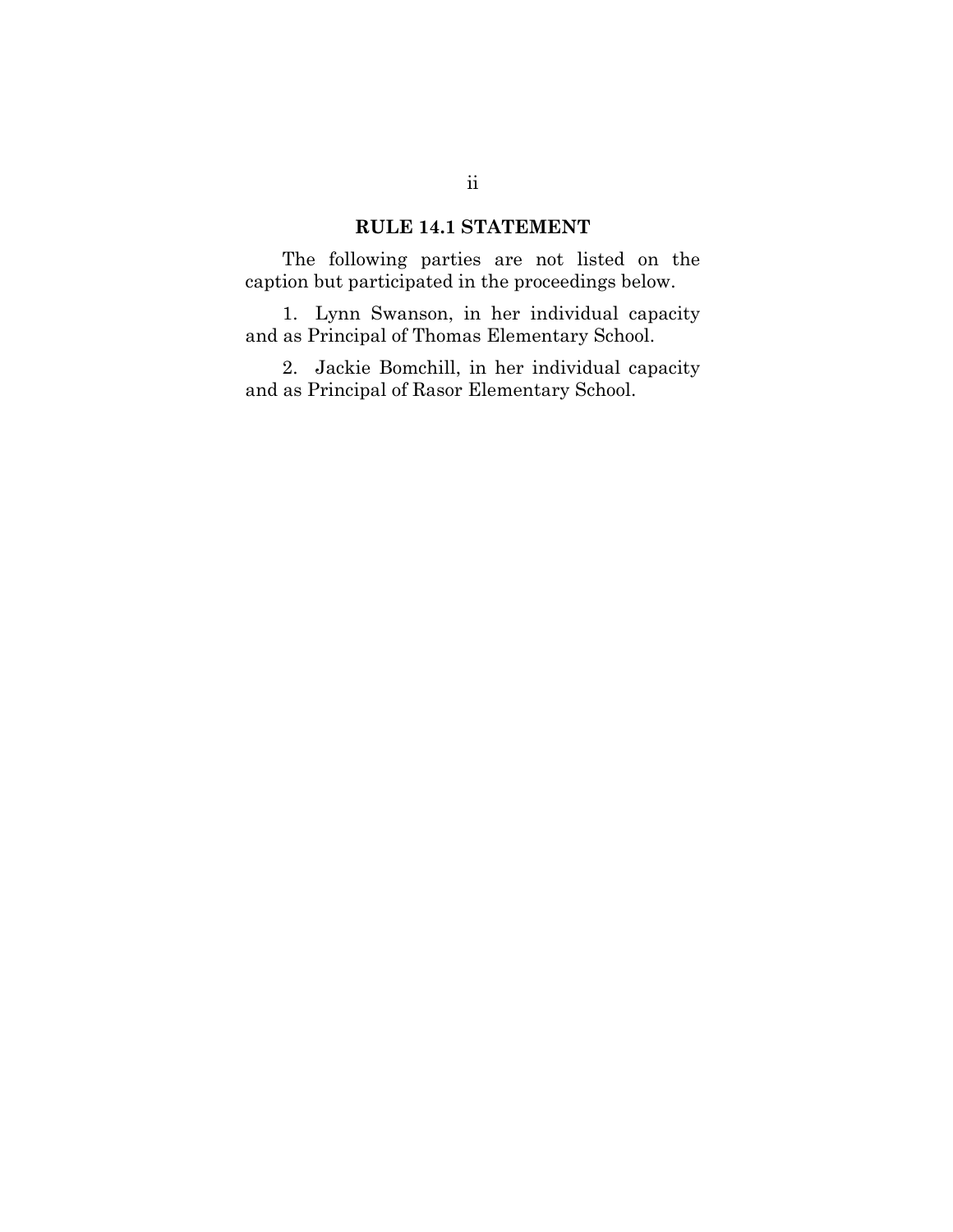# **TABLE OF CONTENTS**

| CONSTITUTIONAL PROVISION INVOLVED  3                                                                                                                        |
|-------------------------------------------------------------------------------------------------------------------------------------------------------------|
|                                                                                                                                                             |
|                                                                                                                                                             |
| The Amended Student Speech Policy 8<br>B.                                                                                                                   |
| $C_{\cdot}$                                                                                                                                                 |
| REASONS FOR GRANTING THE PETITION  13                                                                                                                       |
| T.<br>The Courts of Appeals Are Sharply<br>Divided Over Whether Tinker Applies To<br>And Viewpoint-Neutral<br>Content-<br>Restrictions On Student Speech 14 |
| The Decision Below Cannot Be Reconciled<br>$\Pi$ .<br>With This Court's Student Speech                                                                      |
| A. The Fifth Circuit Misapplied O'Brien.  22                                                                                                                |
| B <sub>1</sub><br>The Fifth Circuit Misinterpreted                                                                                                          |
| The Fifth Circuit Undervalued<br>$C_{\cdot}$                                                                                                                |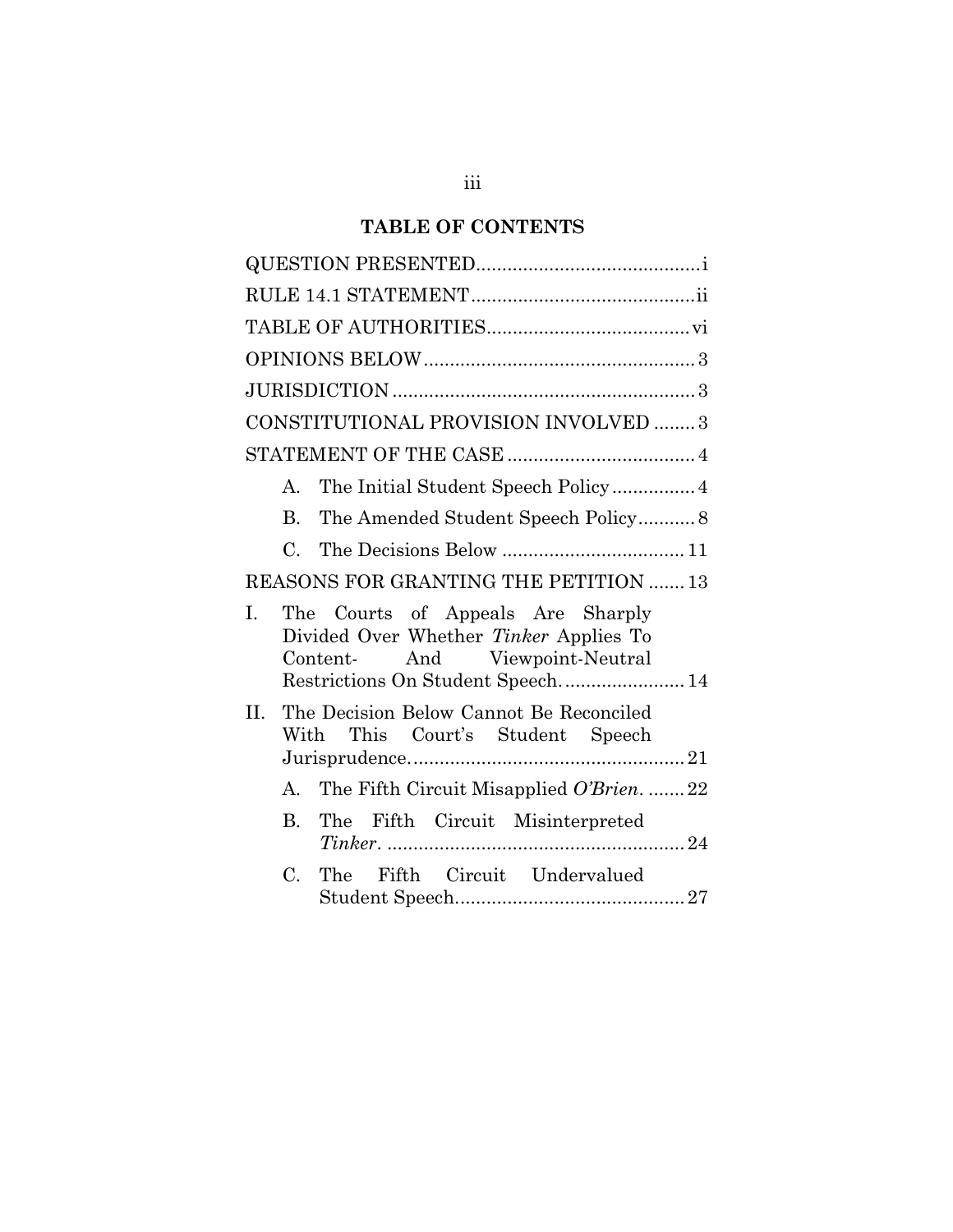| III. This Case Presents An Ideal Vehicle For<br>Resolving An Important, Recurring                                                                              |
|----------------------------------------------------------------------------------------------------------------------------------------------------------------|
|                                                                                                                                                                |
| <b>APPENDIX</b>                                                                                                                                                |
| TABLE OF APPENDICES  App-i                                                                                                                                     |
| Appendix A                                                                                                                                                     |
| Opinion of the United States Court of<br>Appeals for the Fifth Circuit, dated Dec.                                                                             |
| Appendix B                                                                                                                                                     |
| Order of the United States Court of<br>Appeals for the Fifth Circuit Denying<br>Rehearing En Banc, dated Jan. 5, 2010App-15                                    |
| Appendix C                                                                                                                                                     |
| Opinion of the United States District<br>Court for the Eastern District of Texas,<br>Sherman Division, dated Feb. 26, 2007App-17                               |
| Appendix D                                                                                                                                                     |
| Order of the United States District<br>Court for the Eastern District of Texas,<br>Sherman Division, Granting Motion to<br>Certify Court Order as Final, dated |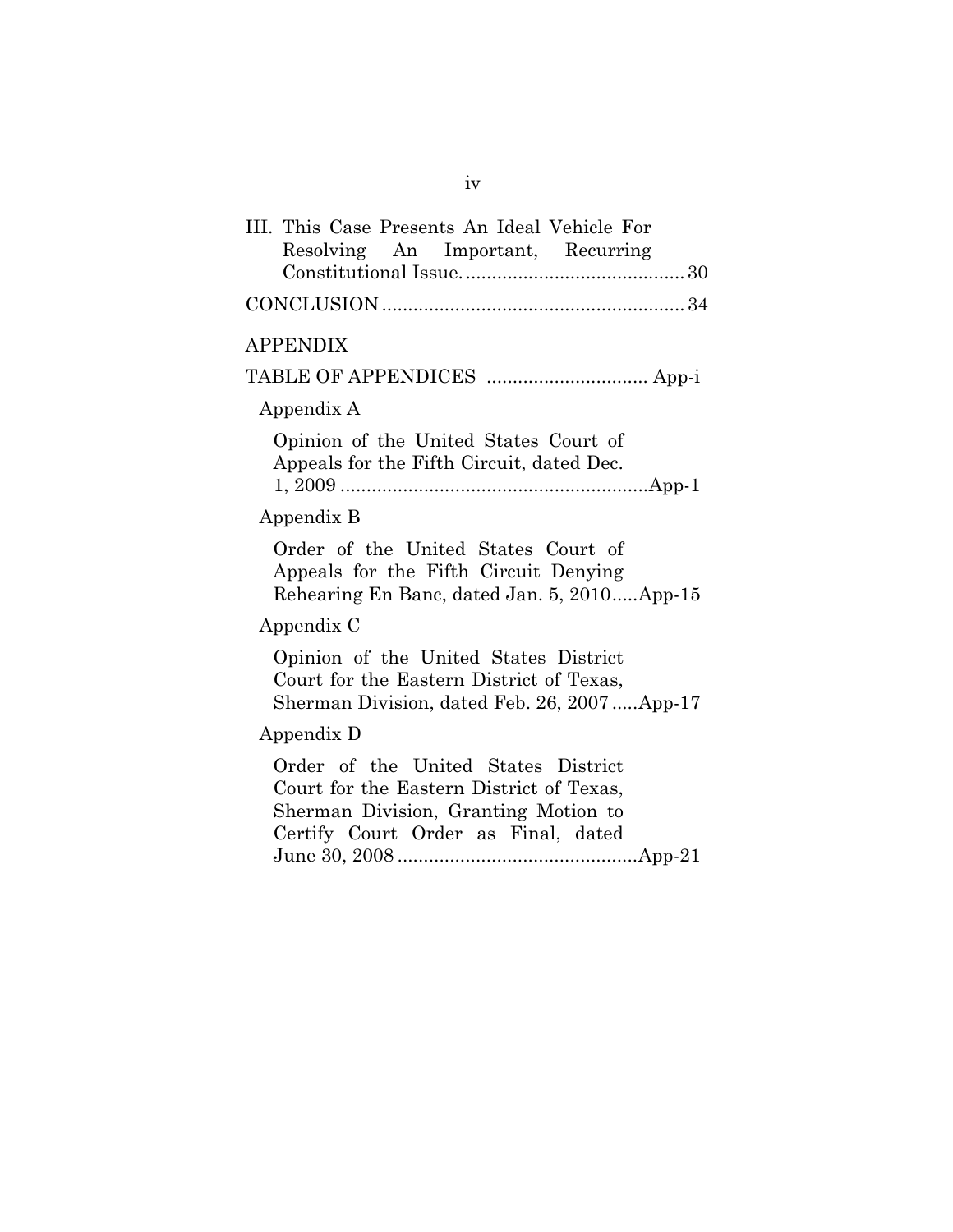Appendix E

Opinion of the Magistrate Judge Denying Plaintiffs' Motion for Partial Summary Judgment (Facial Challenge to PISD Policies) and Granting Defendant Plano ISD's Cross Motion for Summary Judgment, dated Jan. 30, 2007 ............................................................. App-24 Appendix F Opinion of the Magistrate Judge Granting in Part and Denying in Part Individual Defendant's Motion to Dismiss Based on Qualified Immunity, dated Feb. 20, 2007 ..................................... App-60 Appendix G Plano ISD Policy *Student Expression: Distribution of Nonschool Literature*, issued Oct. 20, 2003 .................................... App-95 Plano ISD Policy *Student Expression: Distribution of Nonschool Literature*, issued April 4, 2005 .................................... App-98 Preamble to Plano ISD Policy *Student Expression: Distribution of Nonschool Literature*, issued Nov. 1, 2005 ................. App-106

v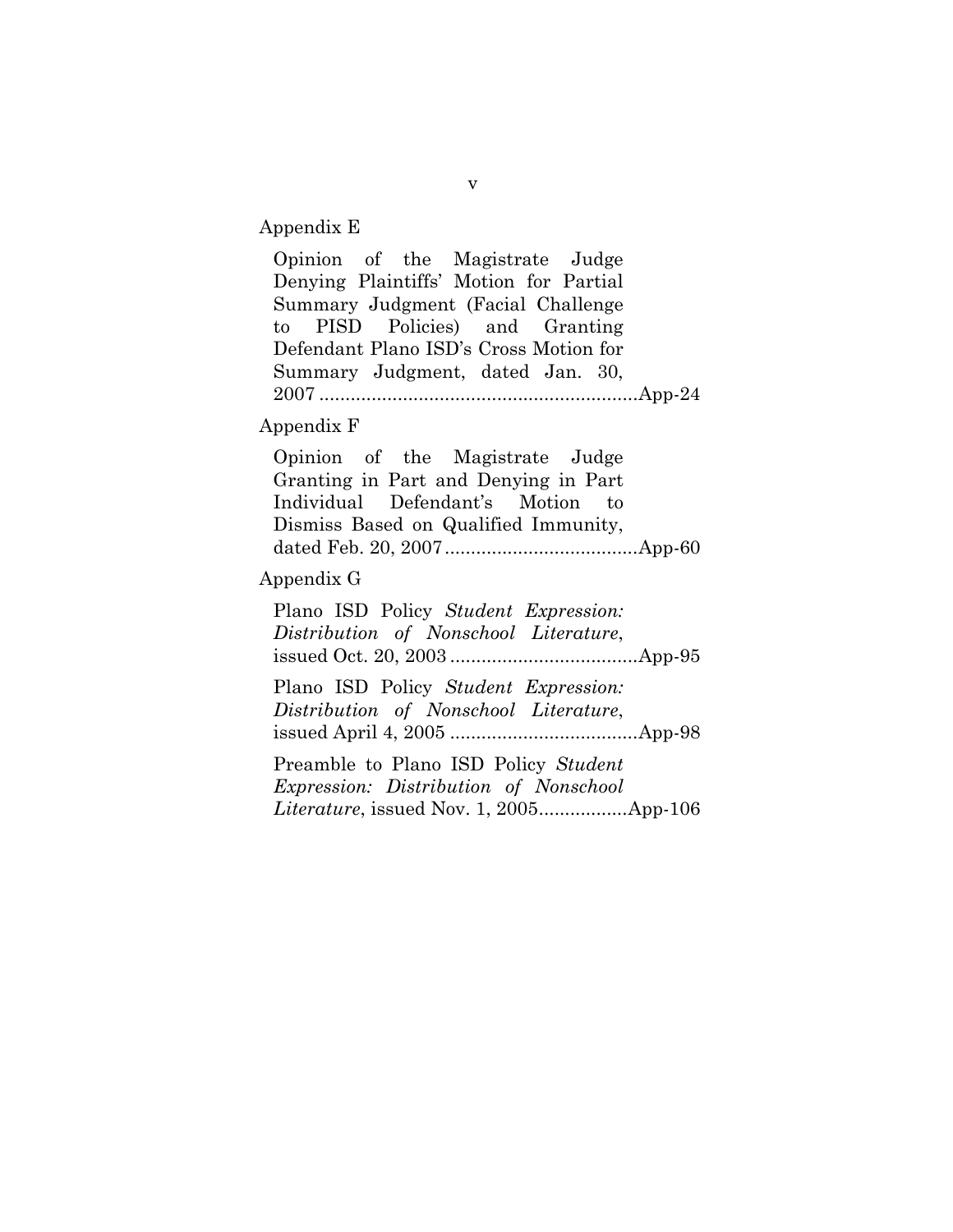# **TABLE OF AUTHORITIES**

# Cases

| Barnes v. Glen Theatre, Inc.,                                                 |
|-------------------------------------------------------------------------------|
| Barr v. Lafon,<br>538 F.3d 554 (6th Cir. 2008) 19                             |
| Bartnicki v. Vopper,                                                          |
| Bethel Sch. Dist. No. 403 v. Fraser,                                          |
| Bigelow v. Virginia,                                                          |
| Blau v. Fort Thomas Pub. Sch. Dist.,                                          |
| Board of Ed. of Westside Community<br>Schs. (Dist. 66) v. Mergens,            |
| Brown v. Board of Educ.,                                                      |
| Canady v. Bossier Parish Sch. Bd.,<br>240 F.3d 437 (5th Cir. 2001) 11, 18, 21 |
| Chandler v. McMinnville Sch. Dist.,                                           |
| Good News Club v. Milford Central Sch.,                                       |
| Grayned v. City of Rockford,                                                  |
| Guiles v. Marineau,<br>461 F.3d 320 (2d Cir. 2006)  16, 17, 21                |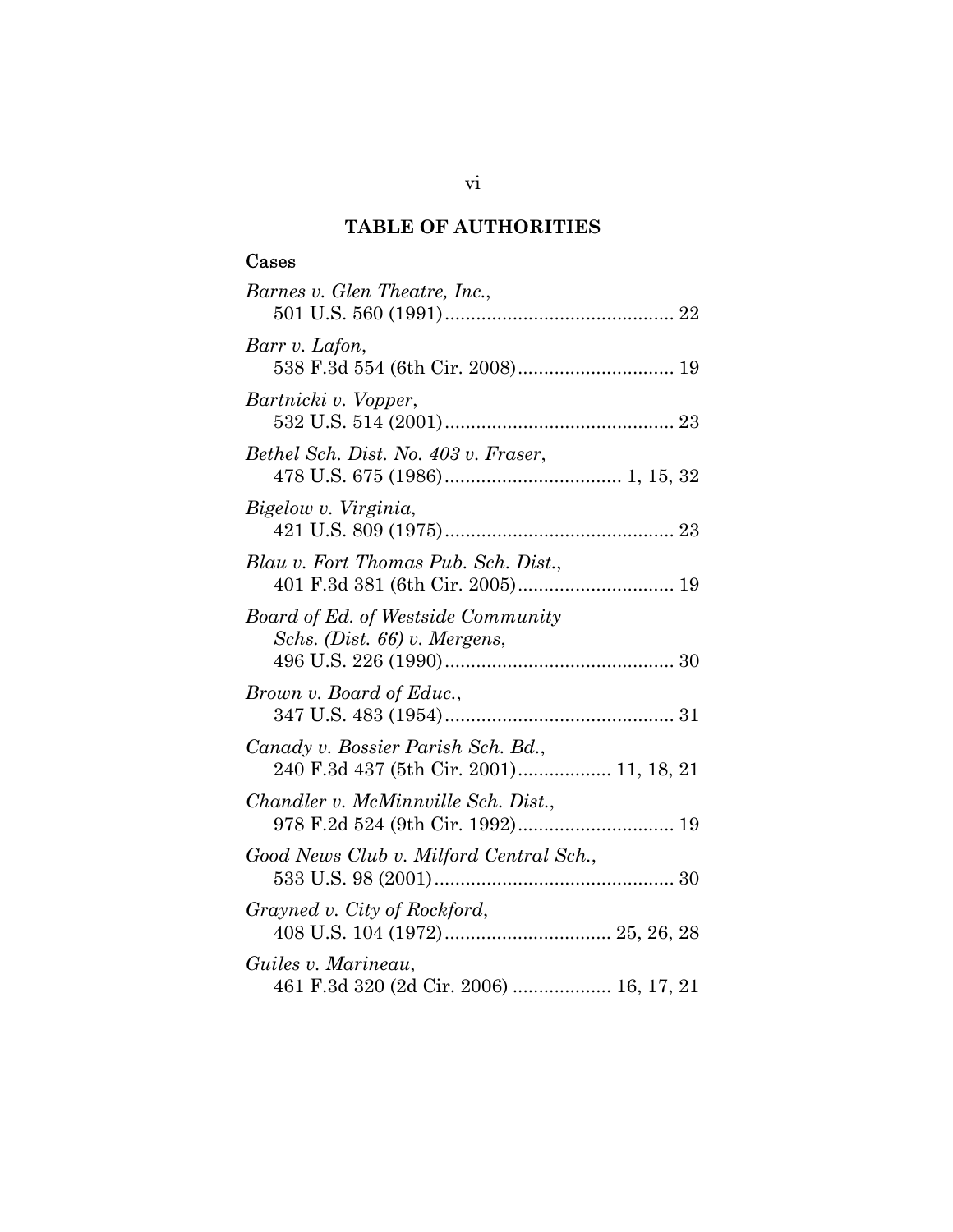| Hazelwood Sch. Dist. v. Kuhlmeier,                                            |
|-------------------------------------------------------------------------------|
| Holloman v. Harland,                                                          |
| Jacobs v. Clark County Sch. Dist.,<br>526 F.3d 419 (9th Cir. 2008) 20, 24, 28 |
| Keyishian v. Board of Regents<br>of Univ. of State of N.Y.,                   |
| Lowry v. Watson Chapel Sch. Dist.,<br>540 F.3d 752 (8th Cir. 2008) 16         |
| M.A.L. v. Kinsland,<br>543 F.3d 841 (6th Cir. 2008) 19, 20                    |
| Marks v. United States,                                                       |
| McIntyre v. Ohio Elections Comm'n,                                            |
| Morse v. Frederick,                                                           |
| Newsom v. Albemarle County Sch. Bd.,<br>354 F.3d 249 (4th Cir. 2003) 16       |
| Nuxoll v. Indian Prairie Sch. Dist. No. 204,                                  |
| Palmer v. Waxahachie Indep. Sch. Dist.,                                       |
| Ponce v. Socorro Indep. Sch. Dist.,                                           |
| Porter v. Ascension Parish Sch. Bd.,                                          |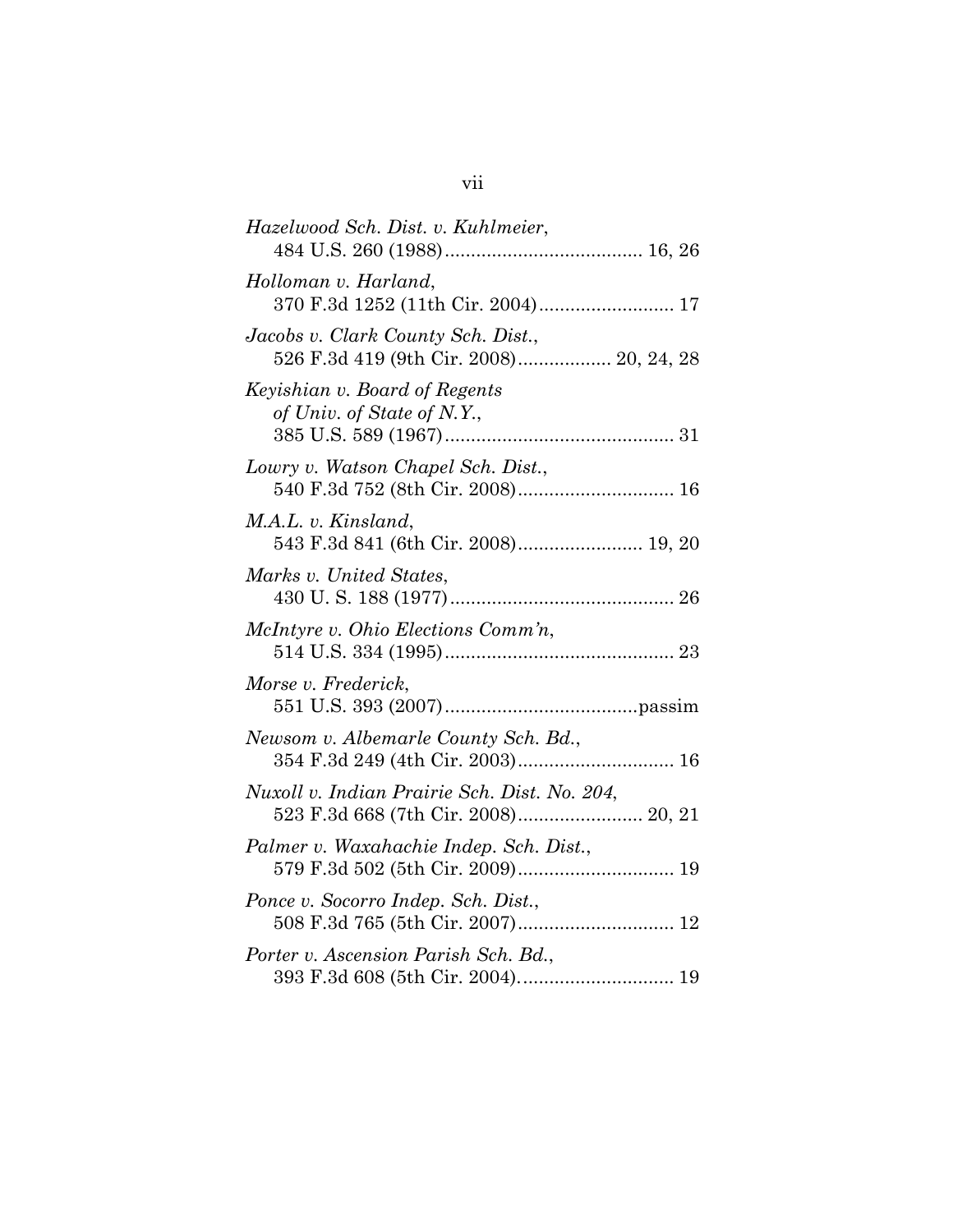| Saxe v. State Coll. Area Sch. Dist.,                 |
|------------------------------------------------------|
| Schenck v. Pro-Choice Network,                       |
| Texas v. Johnson,                                    |
| Tinker v. Des Moines<br>Indep. Community Sch. Dist., |
| U.S. Term Limits, Inc. v. Thornton,                  |
| United States v. O'Brien,                            |
| Virginia v. Black,                                   |
| Walker-Serrano v. Leonard,                           |
| West Virginia State Bd. of Educ. v. Barnette,        |
| <b>Statutes</b>                                      |
|                                                      |
| <b>Other Authorities</b>                             |

# Other Authorities

| Douglas Laycock,                        |  |
|-----------------------------------------|--|
| Equal Access and Moments of Silence:    |  |
| The Equal Status of Religious Speech by |  |
| Private Speakers,                       |  |
|                                         |  |
|                                         |  |

# viii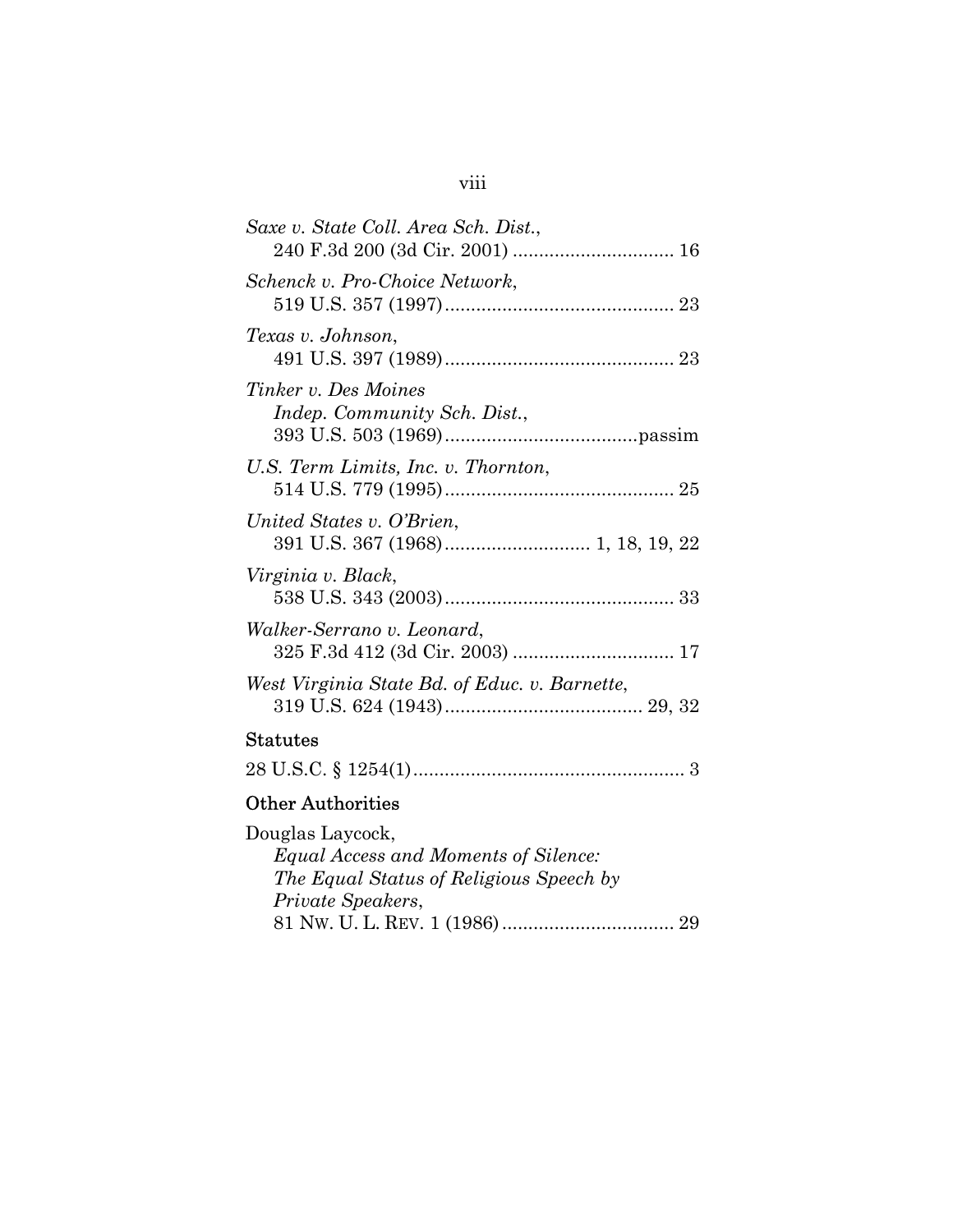| Jay A. Sekulow et al.,<br>Proposed Guidelines for Student Religious<br>Speech and Observance in Public Schools,<br>46 MERCER L. REV. 1017 (1995) 26 |
|-----------------------------------------------------------------------------------------------------------------------------------------------------|
| Jeremiah Galus,                                                                                                                                     |
| Note, Bong Hits 4 Jesus: Student Speech                                                                                                             |
| and the 'Educational Mission' Argument                                                                                                              |
| After Morse v. Frederick,                                                                                                                           |
|                                                                                                                                                     |
| R. George Wright,                                                                                                                                   |
| Doubtful Threats and the                                                                                                                            |
| Limits of Student Speech Rights,                                                                                                                    |
| 42 U.C. DAVIS. L. REV. 679 (2009)                                                                                                                   |

ix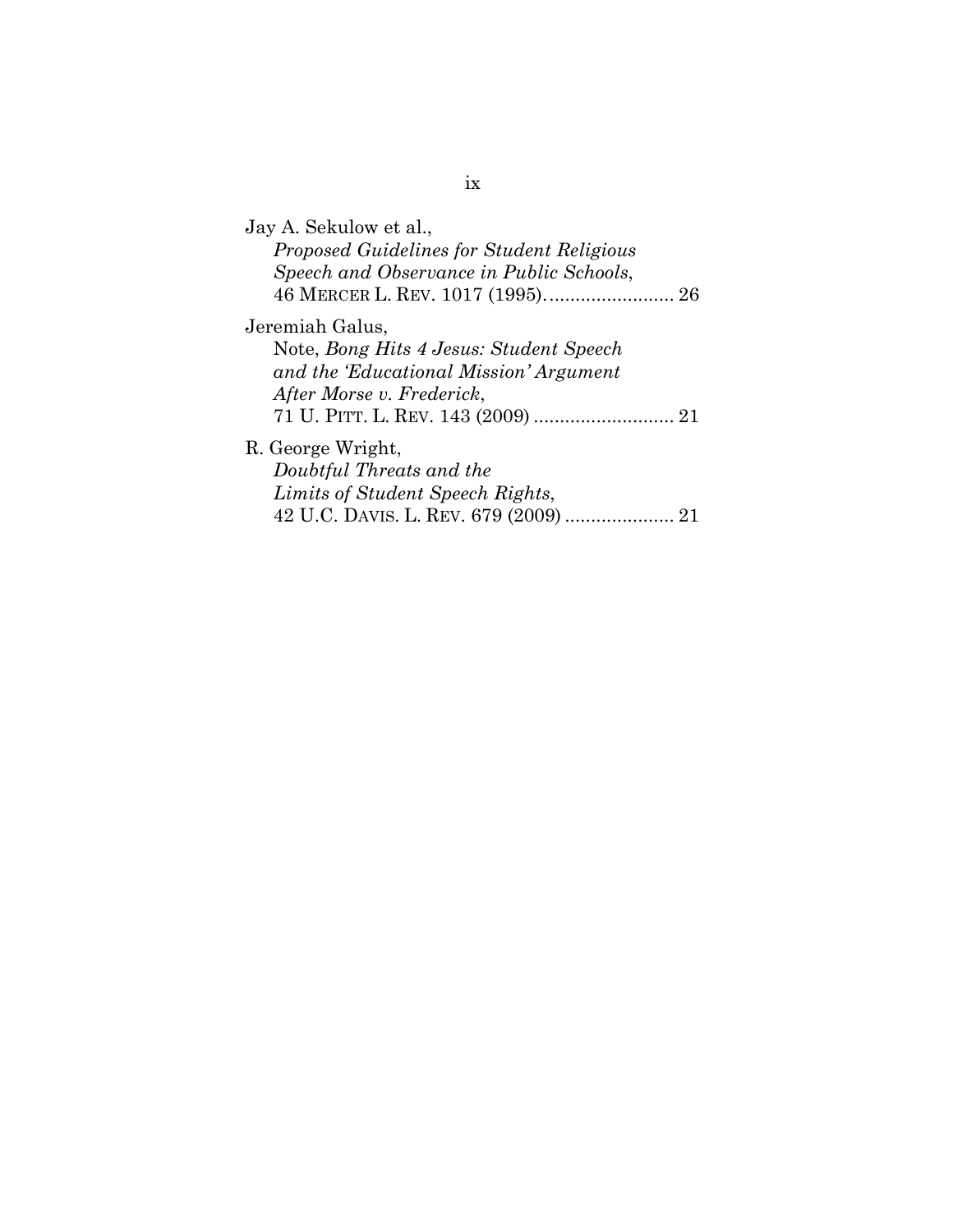#### **PETITION FOR A WRIT OF CERTIORARI**

This petition presents the Court with an opportunity to reaffirm the continuing vitality of its student speech jurisprudence, anchored by its landmark decision in *Tinker v. Des Moines Independent Community School District*, 393 U.S. 503 (1969). In *Tinker*, and in subsequent cases refining that decision, the Court has struck a careful balance between, on the one hand, students' "undoubted" right "to advocate unpopular and controversial views in schools," *Bethel Sch. Dist. No. 403 v. Fraser*, 478 U.S. 675, 681 (1986), and, on the other, the need for school officials to restrict student speech given the "special characteristics of the school environment." *Tinker*, 393 U. S. at 506. In balancing these competing considerations, the Court has held that, unless speech is lewd, vulgar, school-sponsored, or drug-promoting, *Tinker*  provides the general rule: *i.e.*, student expression may not be suppressed unless school officials reasonably conclude that it will "materially and substantially disrupt the work and discipline of the school." *Id*. at 513; *see also Morse v. Frederick*, 551 U.S. 393, 422–23 (2007) (Alito, J., concurring).

The Fifth Circuit's decision below jettisons that standard and, instead, borrows the less exacting "intermediate scrutiny" standard from *United States v. O'Brien*, 391 U.S. 367 (1968), ordinarily used to assess restrictions on expressive conduct resulting in only "incidental limitations on First Amendment freedoms." *Id*. at 376. The Fifth Circuit held that, even when a school district policy targets pure student speech, a lower standard of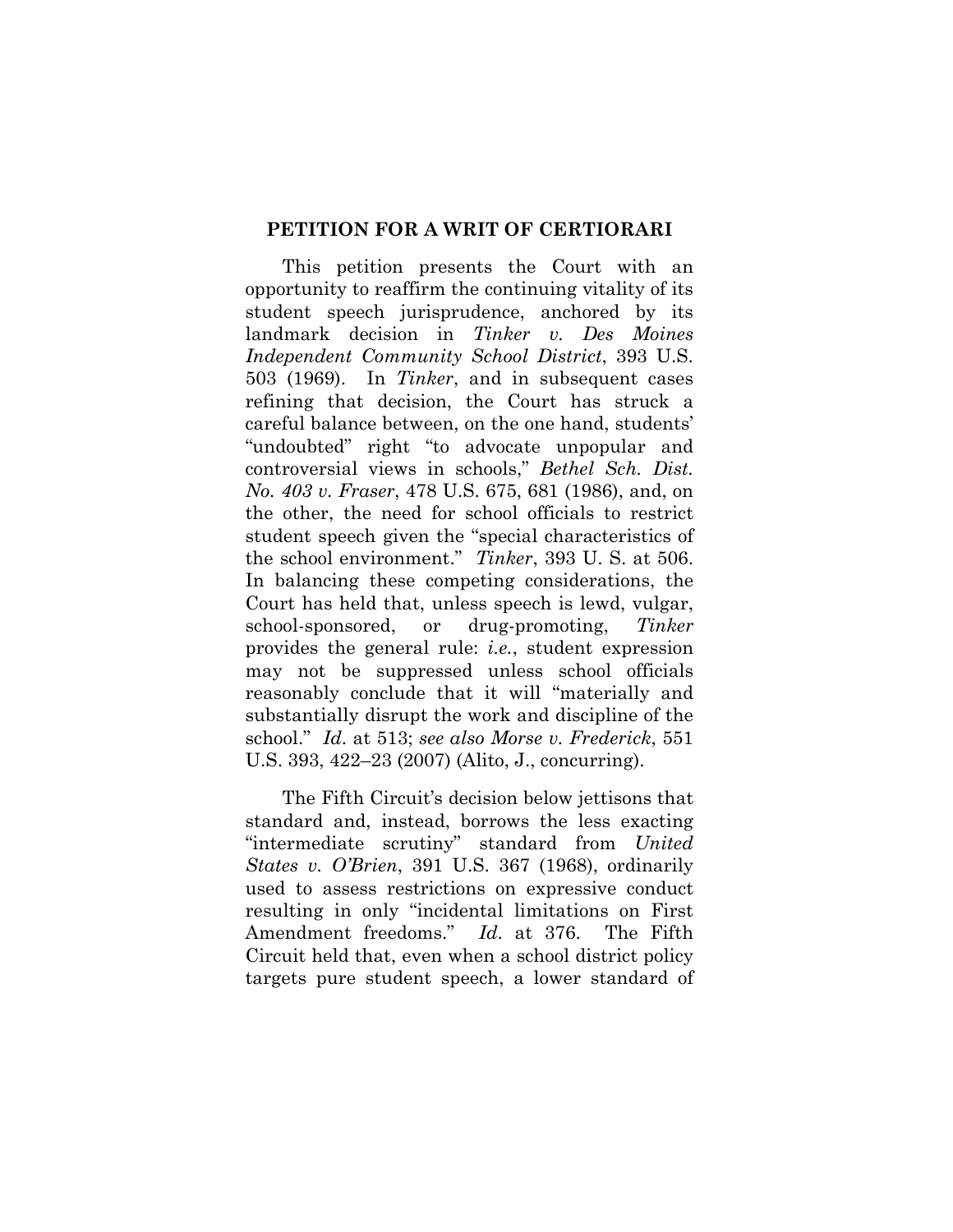scrutiny is appropriate as long as the policy is facially content- and viewpoint-neutral. But *Tinker*  already provides a test tailored to the time and place of the school setting. Lowering the standard of review further for neutral time, place, and manner restrictions in the school setting amounts to impermissible double counting that dilutes the First Amendment's protections.

In this case, the effect of that diluted standard of review was dramatic: the school district did not even attempt to defend its draconian student speech policy under *Tinker*. Yet the court of appeals blessed the policy, permitting the school district to impose sweeping restrictions on pure student speech. Moreover, the dispute over the standard of review is cleanly presented in this case. The district court recognized the importance of the standard of review to the resolution of this case and certified the issue to the Fifth Circuit. The Fifth Circuit then decided the issue in a way that deviates from this Court's precedents and radically under-protects student speech. The Court's intervention is needed to correct the Fifth Circuit's improper doctrinal departures, including its decision to discard constitutional principles that have long grounded the Court's student speech jurisprudence.

Apart from contravening this Court's precedents, the Fifth Circuit's decision also further deepens an existing and well-recognized conflict within the courts of appeals on a recurring issue of practical and constitutional importance—namely, the proper standard to apply when a school imposes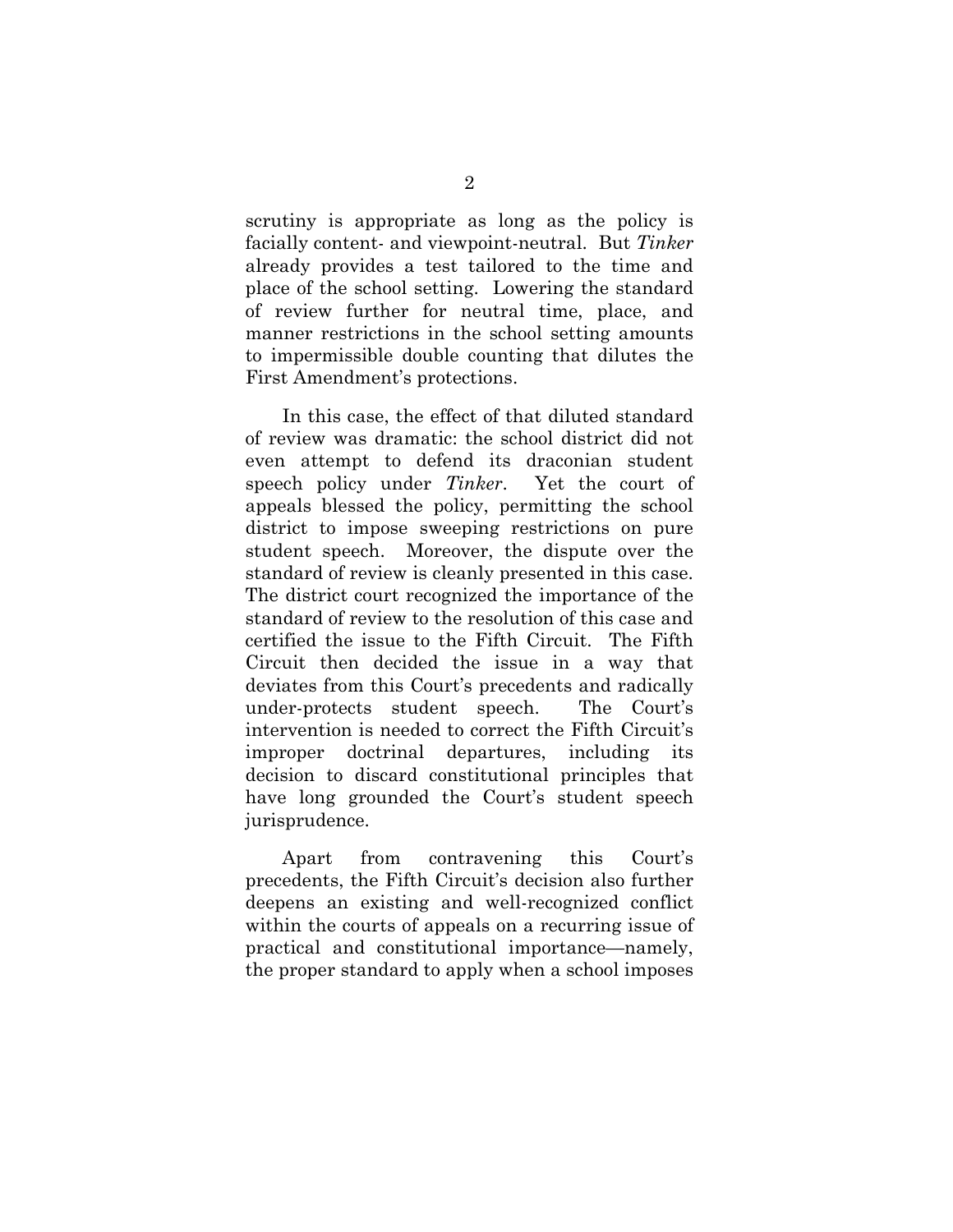restrictions on pure student speech that are facially content- and viewpoint-neutral. The Court's guidance is needed to restore clarity to this unsettled area of law.

#### **OPINIONS BELOW**

The court of appeals' decision is reported at 589 F.3d 740 and reproduced in the Appendix at App. 1. The court of appeals' unpublished order denying rehearing and rehearing *en banc* is reproduced at App. 15. The decision of the United States District Court for the Eastern District of Texas does not appear in the official reports but is available at 2007 WL 654308 and is reproduced at App. 17.

## **JURISDICTION**

The court of appeals rendered its decision on December 1, 2009. App. 1. It denied petitioners' timely petition for rehearing and rehearing *en banc*  on January 5, 2010. App. 15. This Court has jurisdiction under 28 U.S.C. § 1254(1).

## **CONSTITUTIONAL PROVISION INVOLVED**

The First Amendment to the United States Constitution provides in relevant part that "Congress shall make no law ... abridging the freedom of speech, or of the press ...." U.S. CONST. amend. I.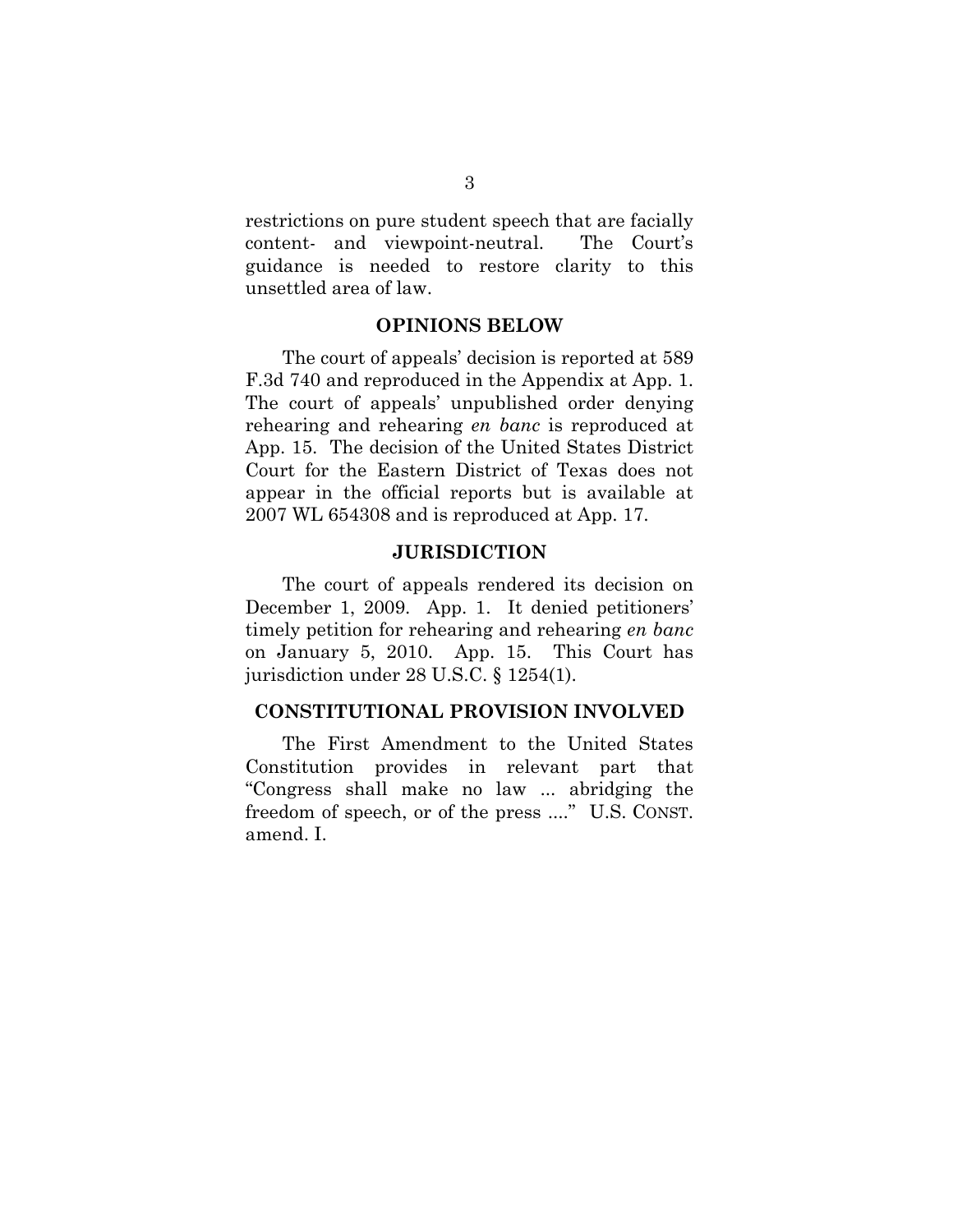#### **STATEMENT OF THE CASE**

This case involves a northern Texas school district that has attempted to banish religious expression from school. The school district has adopted a series of student speech policies that purport to prohibit virtually all non-verbal student speech in any school-related context, and have been used by school officials to root out religious speech. School officials have never justified their sweeping restrictions on student speech as necessary to avoid substantial disruptions to school operations. Instead, they persuaded the court below that the all-encompassing nature of their speech suppression is a constitutional virtue that lowers the level of scrutiny and obviates the need to justify the policy as necessary to avoid substantial disruption.

#### **A. The Initial Student Speech Policy**

1. Respondent Plano Independent School District ("PISD") has long maintained a student speech policy, entitled *Student Expression: Distribution of Nonschool Literature*, that gives school officials broad authority to restrict virtually any and all forms of non-verbal student speech. Until April 2005—after petitioners filed this lawsuit—the PISD policy broadly restricted students' distribution of any "written material, tapes, or other media." Among other things, the policy (i) required that all students submit any written materials they wished to distribute to the school principal for prior review and approval; (ii) banned the distribution of any material in classrooms and hallways; and (iii) provided that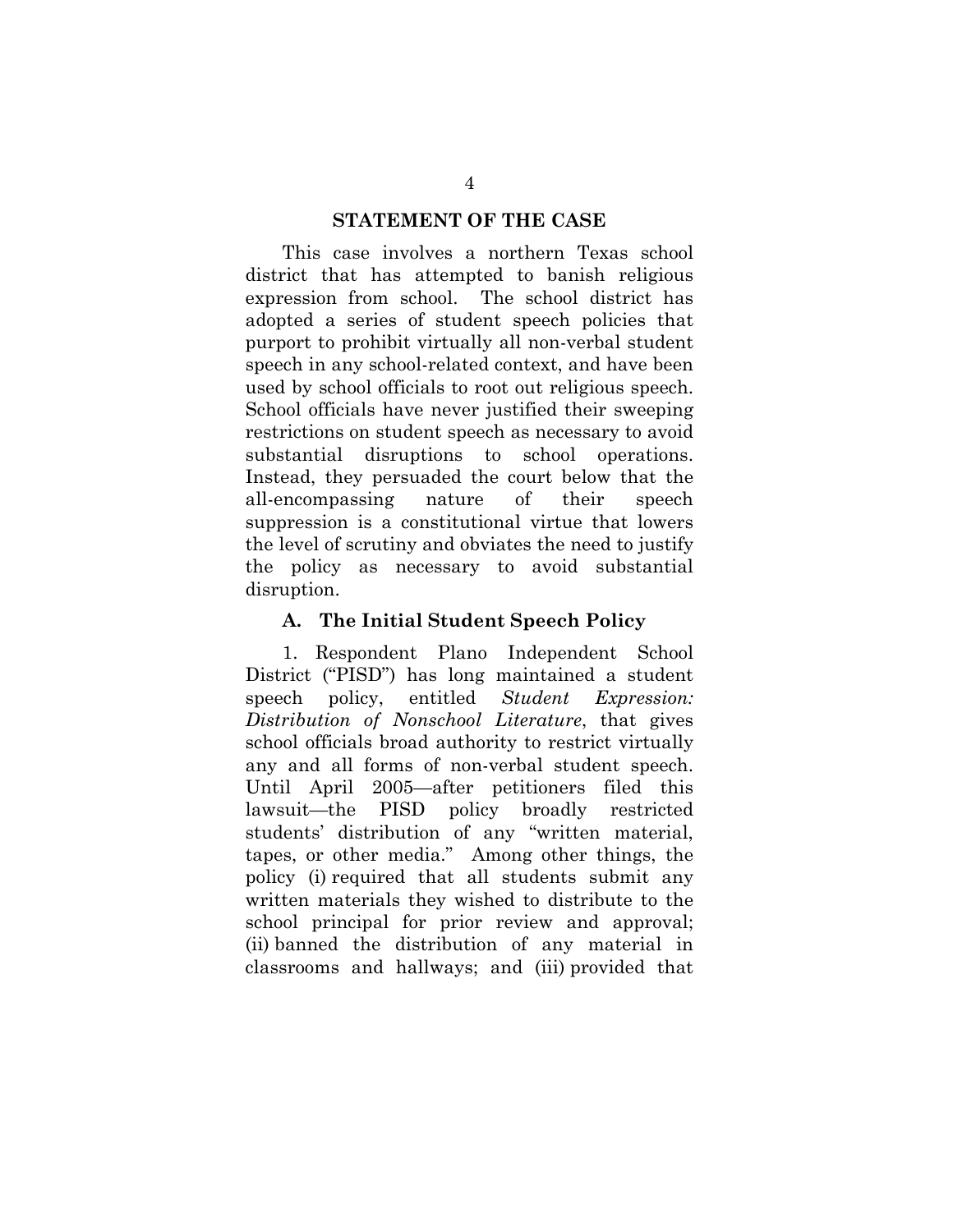materials could be distributed only at a schooldesignated area subject to further time, place, and manner restrictions. App. 95. When PISD formally adopted the policy in October 2003, the PISD Board of Trustees did not consider or offer any evidence concerning the need for the policy.

2. Although the policy purported to impose a broad ban on distributing any kind of written material, in practice, the speech code was used by PISD officials to promote an anti-religious orthodoxy and to root out any and all student religious speech. In particular, PISD officials applied the *Student Expression* policy to prohibit students from distributing materials with religious messages, while at the same time permitting students to distribute materials containing nonreligious messages.

For example, in December 2001, as part of a school-sponsored winter break party where students were allowed to exchange gifts, firstgrader Michaela Wade brought goodie bags containing candy canes and pencils to give to her classmates. *See* Second Am. Compl. ¶ 6.71. Michaela's teacher asked Michaela whether the bags contained anything "religious" and, upon inspecting the bags, confiscated the pencils because they were inscribed with the message "Jesus is the reason for the season." Second Am. Compl. ¶¶ 6.77-6.79. The school principal later instructed Michaela's mother that, under PISD policy, the candy canes were permissible gifts but the "religious" pencils were not. Second Am. Compl. ¶ 6.100.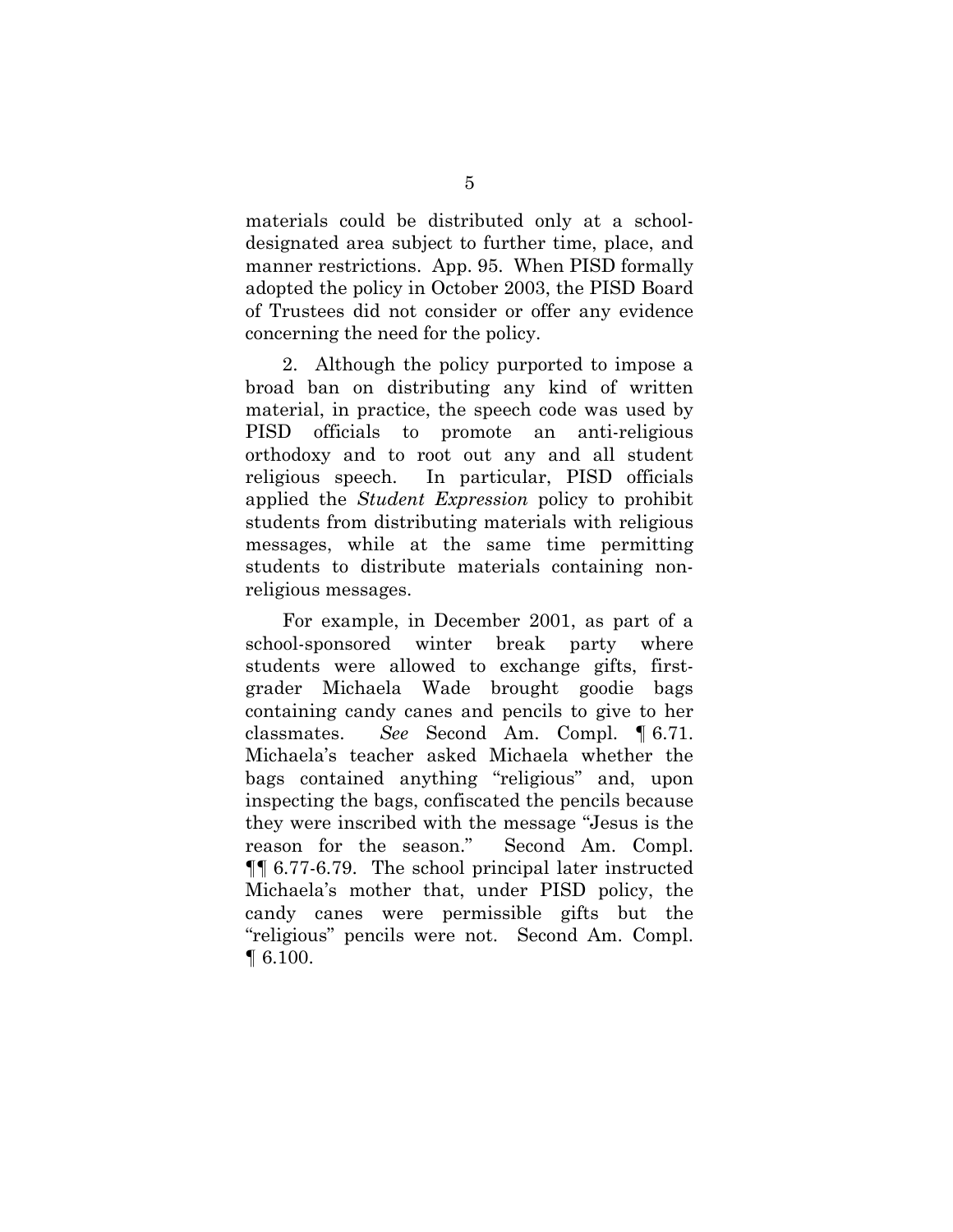In December 2003, third-grader Jonathan Morgan wished to give his classmates goodie bags containing pens shaped as candy canes at another winter break party where students were allowed to exchange gifts. Each pen was affixed to a card, entitled "Legend of the Candy Cane," containing a poem about the Christian origin of candy canes. App. 65. A few weeks before the party, Jonathan's parents met with PISD officials and asked about the school's policy prohibiting students from exchanging religious gifts and from writing "Merry Christmas" on personalized student-made holiday cards sent to military troops and nursing homes. At the meeting, the principal confirmed that a PISD policy approved at the "highest level" barred students from including religious messages in their goodie bags and from using the word "Christmas." App. 66. On the day of the party, Jonathan's teacher stopped Jonathan from bringing his goodie bags into the classroom because they contained "religious" messages. Other students whose goodie bags did not contain religious messages were allowed to distribute their gifts regardless of what message those gifts may have conveyed. App. 67.

In January 2004, fifth-grader Stephanie Versher held a "half-birthday" party at school—a customary practice for PISD students whose birthdays fall within the summer months. App. 70. PISD students celebrating half-birthdays typically distribute snacks and gifts to other students, which have included items such as bookmarks, key rings, bracelets, and pencils. App. 70. Stephanie wished to give each classmate a brownie and two pencils, one inscribed with the word "moon," and one with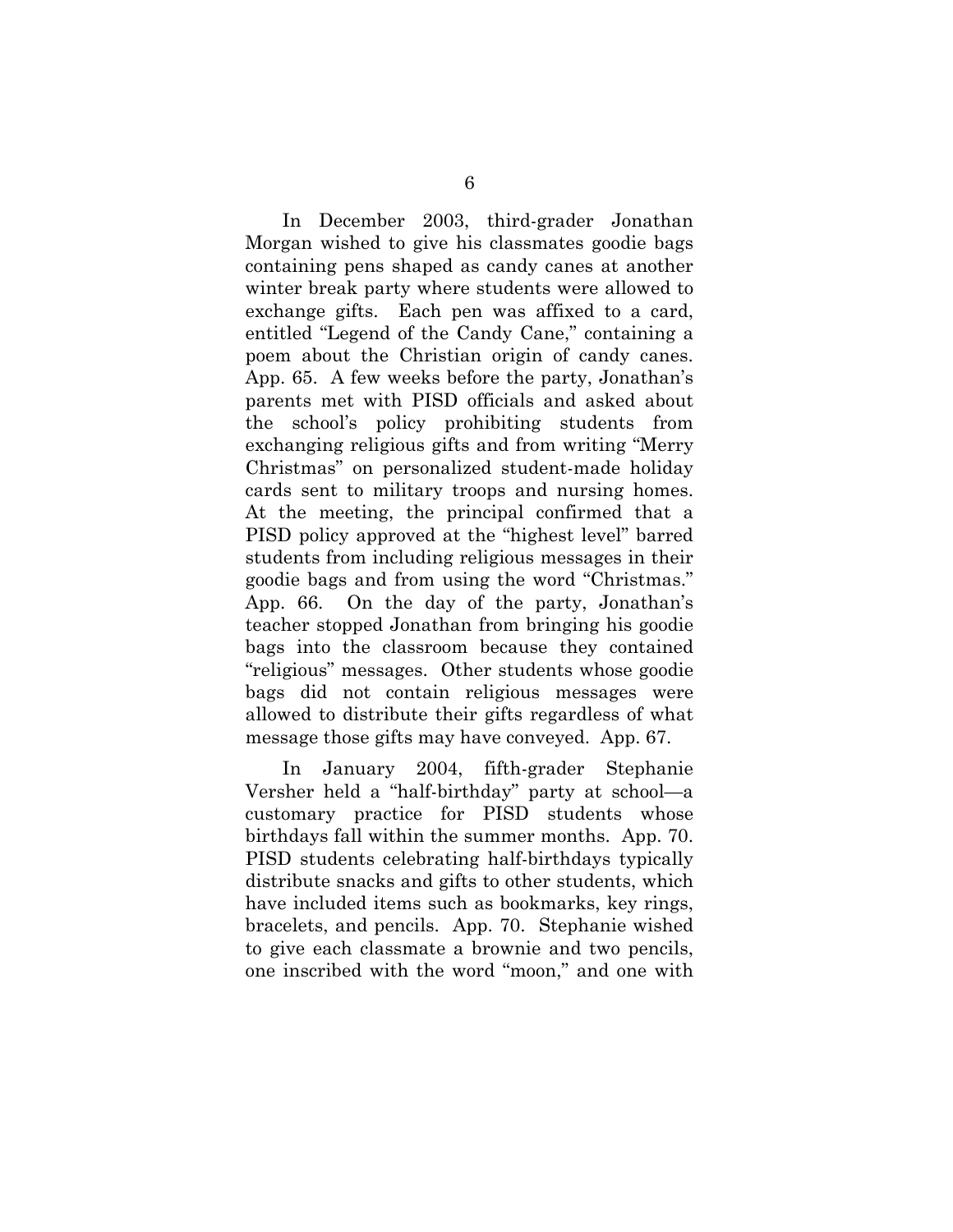"Jesus loves me this I know for the Bible tells me so." App. 71. On the day of the party, a school official handed Stephanie's mother a letter stating that she was improperly distributing material to students on school property. App. 71. The letter warned that, if Stephanie's mother failed to submit the materials to the principal for prior review, or failed to leave school grounds when requested, the school would call the police. App. 71. The principal further explained to Stephanie's mother that her fifth-grader was distributing objectionable "religious" material with a message with which other students might disagree. App. 72. The principal instructed that Stephanie could distribute the brownies and "moon" pencils, but not the pencils that mentioned "Jesus." App. 72. After school, when Stephanie was giving pencils mentioning "Jesus" to friends on the school lawn, the principal grabbed her, confiscated a pencil she had given a classmate, and informed her that it was impermissible to distribute pencils with religious messages on school property. App. 73. School officials then warned Stephanie's mother that Stephanie could be expelled if she again tried to distribute materials to her friends at school if the materials included a religious message. App. 73.

3. On other occasions, PISD officials employed the *Student Expression* policy to prohibit students from discussing "religious" events or distributing free tickets to those events. In April 2003, for example, second-grader Kevin Shell wanted to tell his school friends about free tickets to his church's Easter sunrise service. App. 62. Kevin's teacher consulted the principal, who explained that PISD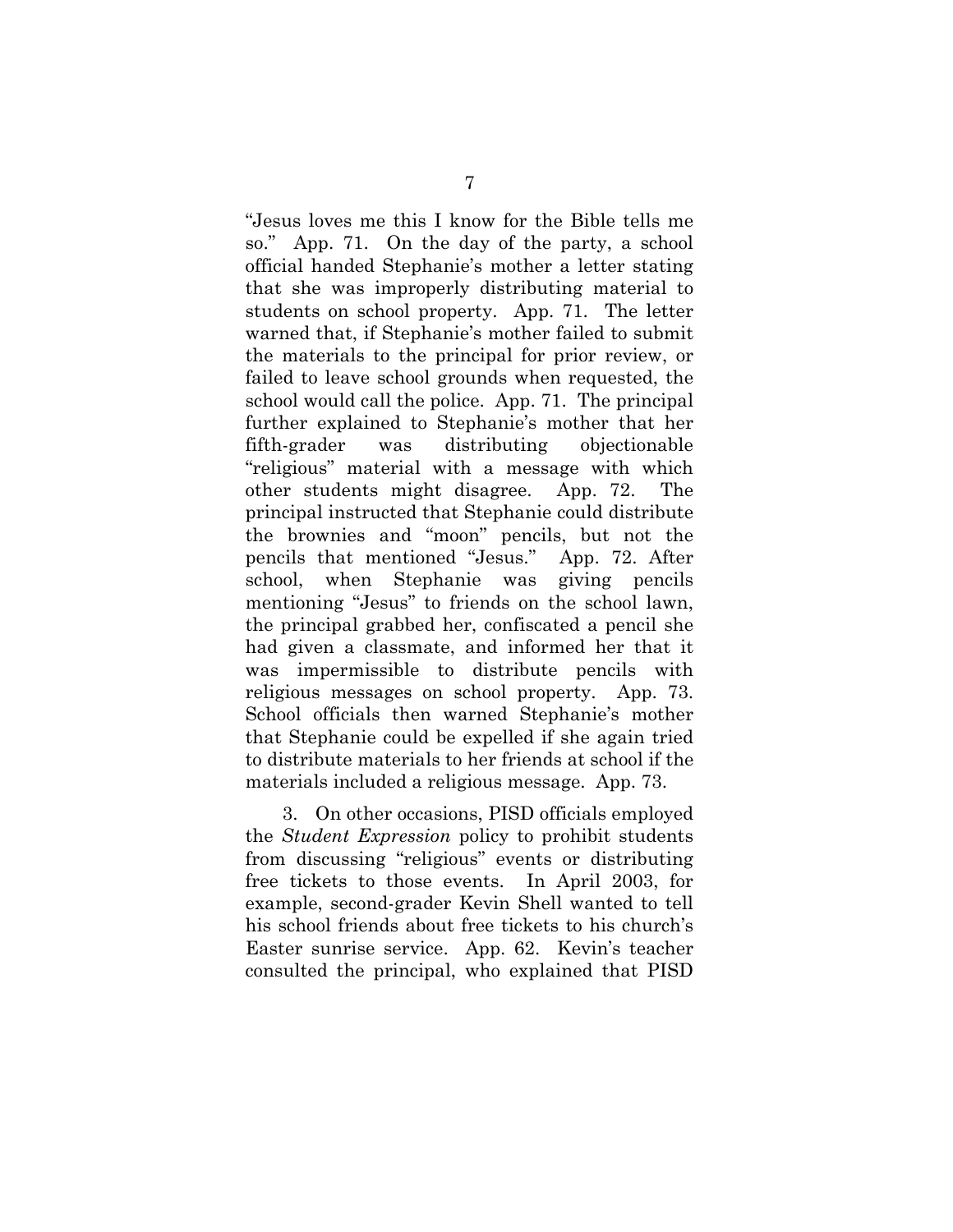policy prohibited "religious" tickets from being discussed or distributed on school property. App. 62-63. The following month, Kevin was again told that he could not mention or distribute free tickets to a spring musical at his church. A school official informed Kevin's mother that PISD policy prohibited elementary students from discussing or distributing materials expressing a religious viewpoint. App. 64. In January 2004, Kevin's mother asked the school official and the principal about the possibility of offering her son's friends free tickets to a church rally. App. 69. The principal stated that her son could not mention or distribute tickets to any religious event.

In January 2004, fifth-grader Stephanie Versher wished to give her friends free tickets to a Christian drama. Outside of class, Stephanie offered tickets to a few friends who had expressed an interest in attending. App. 69-70. Stephanie's teacher, after consulting with the principal, threw away the tickets and prohibited Stephanie from giving away any more tickets to religious events. App. 70.

# **B. The Amended Student Speech Policy**

1. On December 15, 2004, petitioners—four families whose children are (or were) students at PISD public schools and were prohibited from distributing materials deemed "religious"—filed suit against PISD and two PISD school principals, Lynn Swanson and Jackie Bomchill, in the District Court for the Eastern District of Texas. Complaining that school officials were impermissibly restricting speech and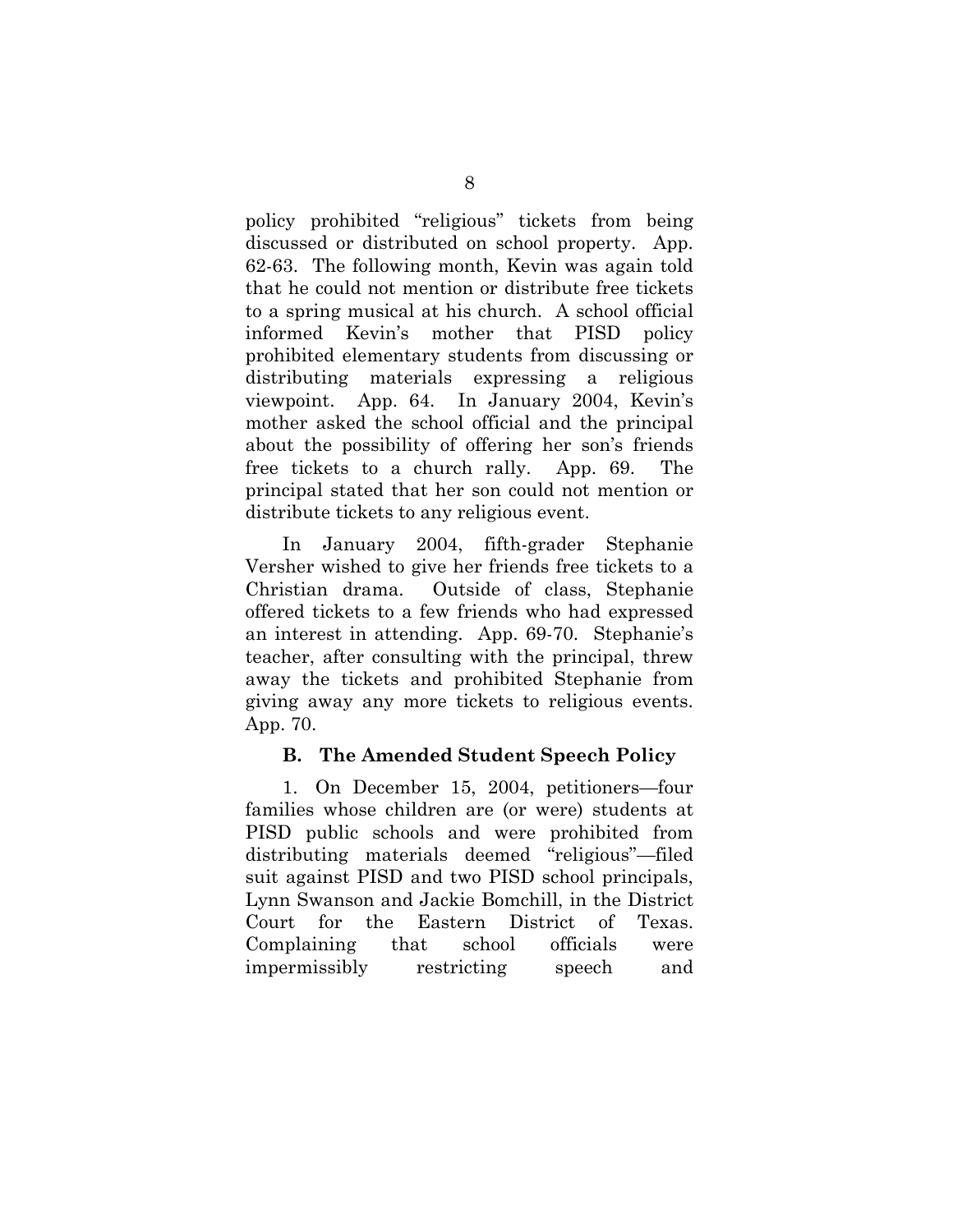discriminating against religious views, the petitioners requested a temporary restraining order, preliminary and permanent injunctive relief, declaratory judgment, nominal damages, and attorney's fees. App. 33. On December 16, 2004, the district court issued a temporary restraining order prohibiting PISD, Swanson, and Bomchill from "interfering with or prohibiting Plaintiffs and other students from distributing religious viewpoint gifts to classmates at the December 17, 2004 'winter break' parties." App. 33. The court's order also prohibited the PISD officials from causing students to feel embarrassed, uncomfortable, or fearful for exercising their legal rights, and enjoined the school officials from engaging in any further First Amendment violations. App. 33.

2. Four months after petitioners filed their lawsuit, PISD amended its student speech policy. The amended version of PISD's *Student Expression: Distribution of Nonschool Literature* broadly bans students from distributing "materials" in "classrooms" during "school hours." App. 98. The policy defines "materials" expansively to include any "writings, items, objects, articles or other materials." App. 98. It also defines "classrooms" broadly as "any location designated for providing and/or facilitating: student instruction; student education; achievement of curricular objectives; achievement of state-mandated learning requirements; school-sponsored extracurricular activities; and/or school-sponsored programming for students." App. 98. The policy explains that students are prohibited from distributing materials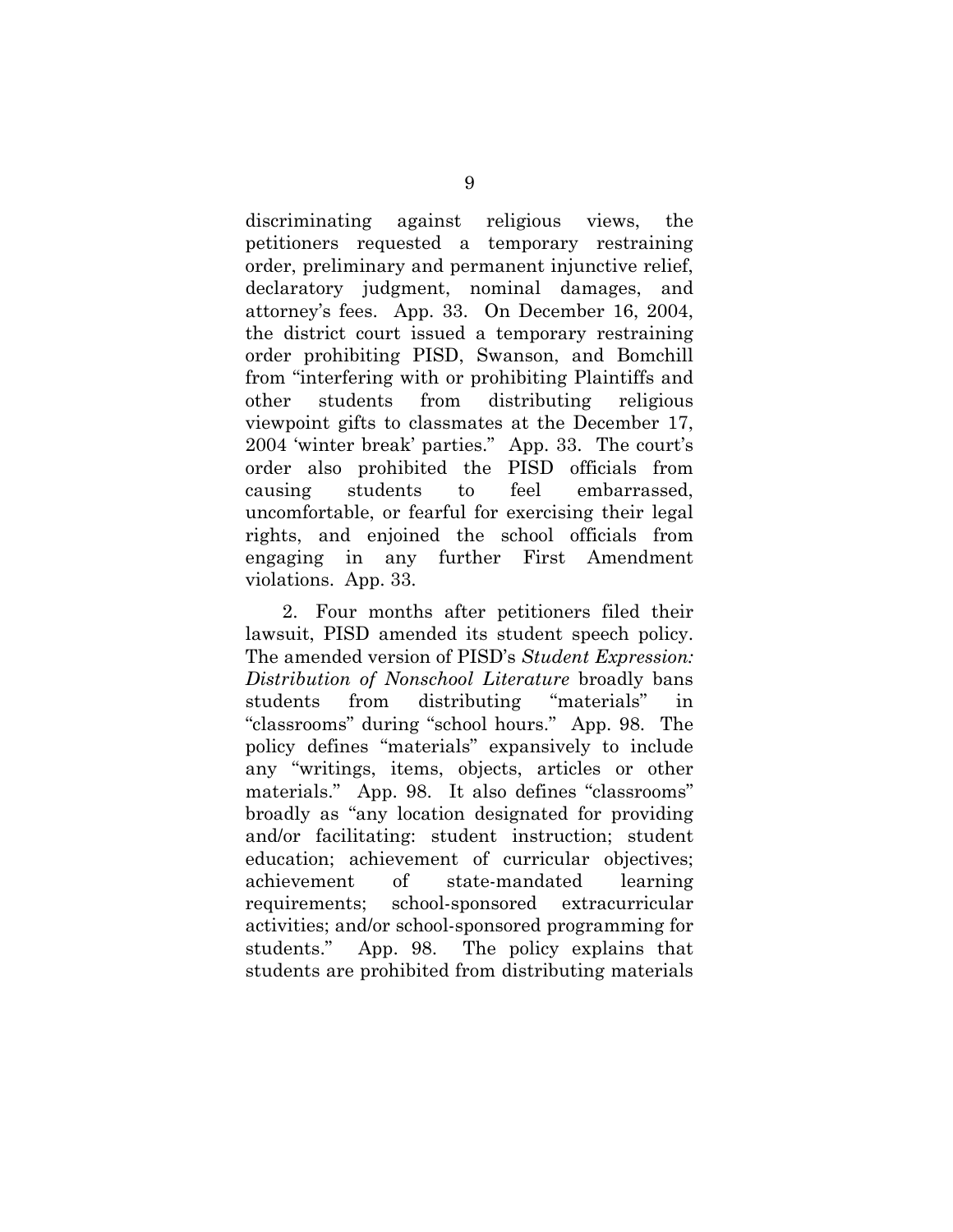not only in "traditional classrooms," but also in "school campus gymnasiums, auditoriums, cafeterias, hallways, and outdoor facilities." App. 98. Finally, the policy defines "school hours" to include not just the school day but any time "when students are receiving educational instruction, participating in or attending extracurricular activities, or otherwise being involved in educational/curricular programming." App. 98.

The amended policy modifies some of the restrictions included in the earlier policy. First, it eliminates the requirement that students submit materials to the principal for pre-approval. Second, it allows all students to distribute materials "30 minutes before school and 30 minutes after school hours" at school entrances, exits, and any principaldesignated "gathering areas," and permits elementary students to distribute materials during designated recess periods. Third, it allows middle and secondary students—but not elementary students—to distribute materials in hallways and cafeterias. *See* App. 99, 103.

3. In November 2005, after petitioners moved for summary judgment on their facial challenge to the constitutionality of both the initial and amended PISD student speech policies, PISD held a public hearing at which PISD officials offered "additional evidence" in support of the amended policy. App. 37-38. At the end of the hearing, the Board of Trustees re-adopted the amended policy with no substantive alterations. It added, however, a preamble that "memorialized" PISD's reasons for the policy—purportedly, "to decrease distractions, to decrease disruption, to increase the time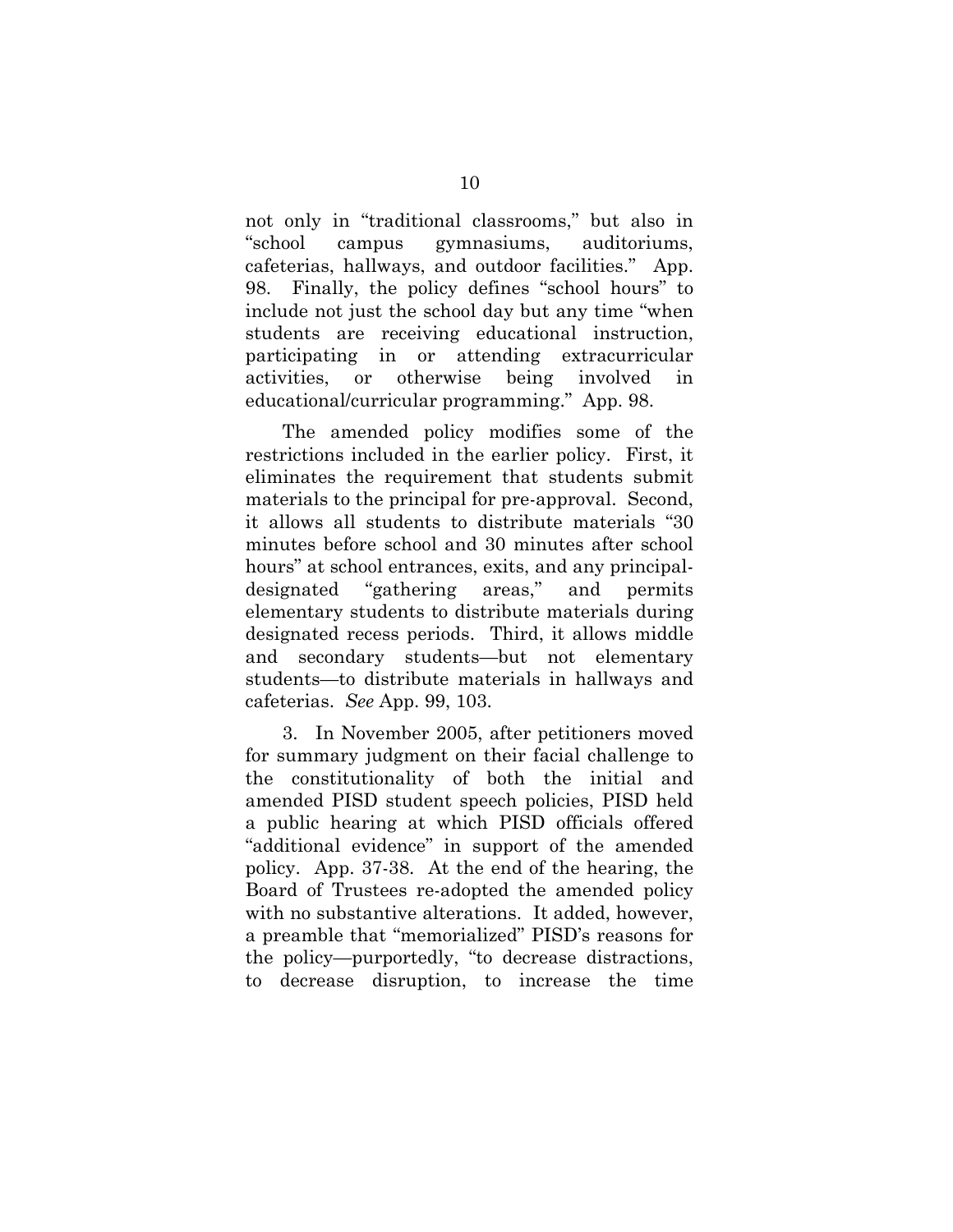available and dedicated to learning, and to improve the educational process, environment, safety and order at District schools and not invade or collide with the rights of others." App. 38, 106. The preamble also noted that the additional restrictions on elementary students were "intended to facilitate the safe, organized and structured movements of students between classes and at lunch, as well as to reduce littering." App. 110.

#### **C. The Decisions Below**

1. On February 26, 2007, the district court ruled on petitioners' motion for summary judgment on their facial challenge to the constitutionality of both the initial and amended PISD policies, as well as PISD's cross-motion for summary judgment. App. 17. With respect to PISD's initial policy, the district court—accepting the recommendation of a magistrate—found that petitioners' challenge was moot. App. 19. With respect to PISD's amended policy, the district court agreed with the magistrate that, because the restrictions were viewpointneutral, the Fifth Circuit's decision in *Canady v. Bossier Parish School Board*, 240 F.3d 437 (5th Cir. 2001), compelled applying the standard for evaluating "time, place, and manner restrictions" on expressive conduct. App. 18. Under that standard, the district court upheld all of PISD's restrictions on student speech as facially constitutional, except one: the district court found that the categorical bar on elementary students from distributing materials in the cafeteria was overbroad. App. 19.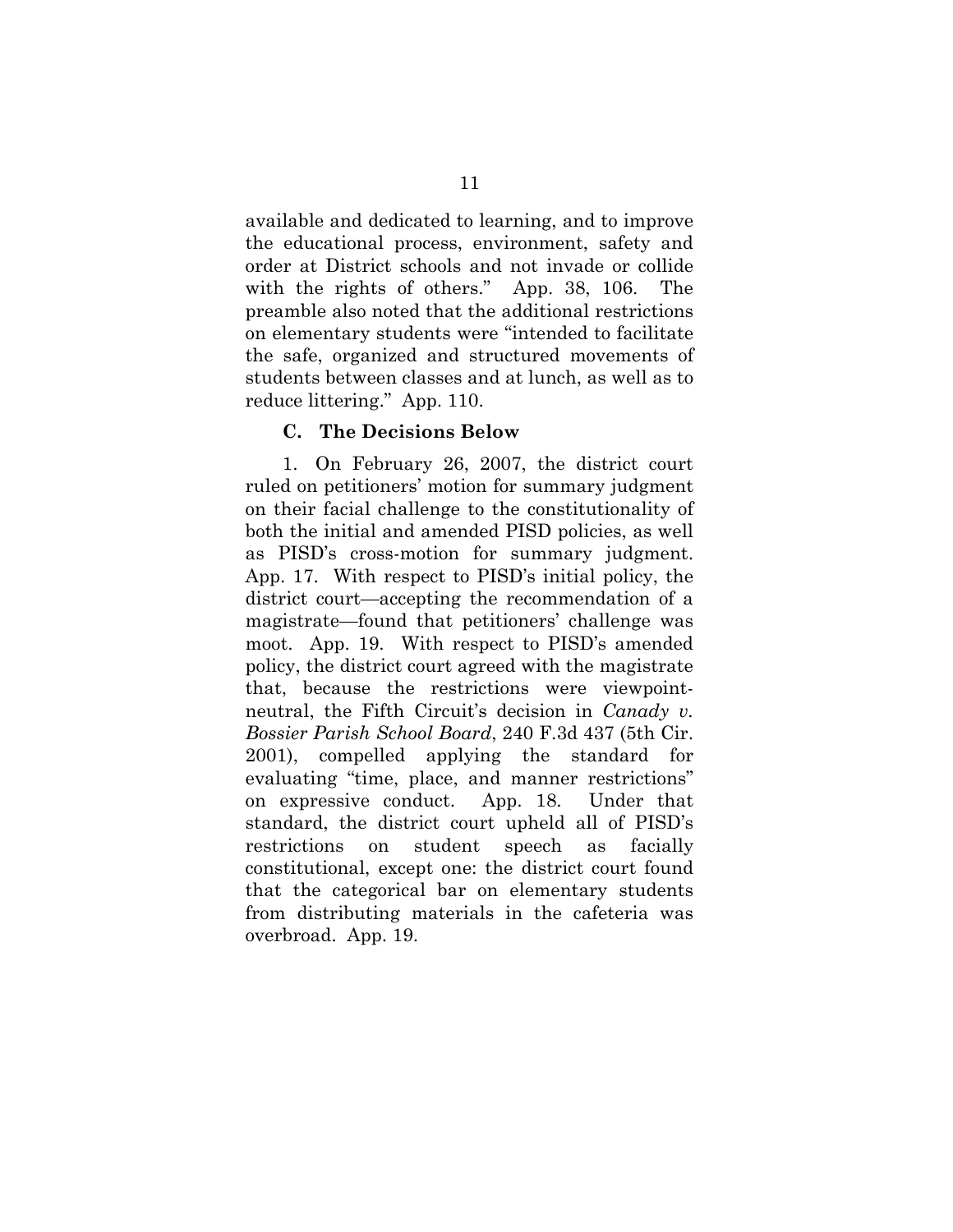After the district court issued its ruling, this Court released its decision in *Morse* and the Fifth Circuit held that Justice Alito's concurring opinion was controlling. *See Ponce v. Socorro Indep. Sch. Dist.*, 508 F.3d 765, 768 (5th Cir. 2007). In the wake of these developments, the district court certified its judgment resolving the facial challenges to both PISD policies as final and appealable under Rule 54(b) of the Federal Rules of Civil Procedure. App. 21. Explaining that the asapplied challenges to the PISD policies posed distinct legal questions, the district court deemed it appropriate for the Fifth Circuit to clarify the legal standard for evaluating the constitutionality of restrictions on student speech. App. 22. The district court concluded that, to further "the interest of avoiding unnecessary time and expense and the unnecessary expenditure of … scarce judicial resources," it was appropriate for its "resolution of the distinct legal question regarding the facial constitutionality of the school district policies" to be presented to the Fifth Circuit "for resolution and decision." App. 22.

2. On December 1, 2009, the U.S. Court of Appeals for the Fifth Circuit affirmed in part and reversed in part. App. 1. The Fifth Circuit disagreed that the facial challenge to the initial policy was moot, recognizing that petitioners sought nominal damages in addition to injunctive and declaratory relief. The Fifth Circuit remanded all claims addressing the initial policy to the district court for further proceedings.

Addressing the facial constitutionality of PISD's amended policy, the Fifth Circuit agreed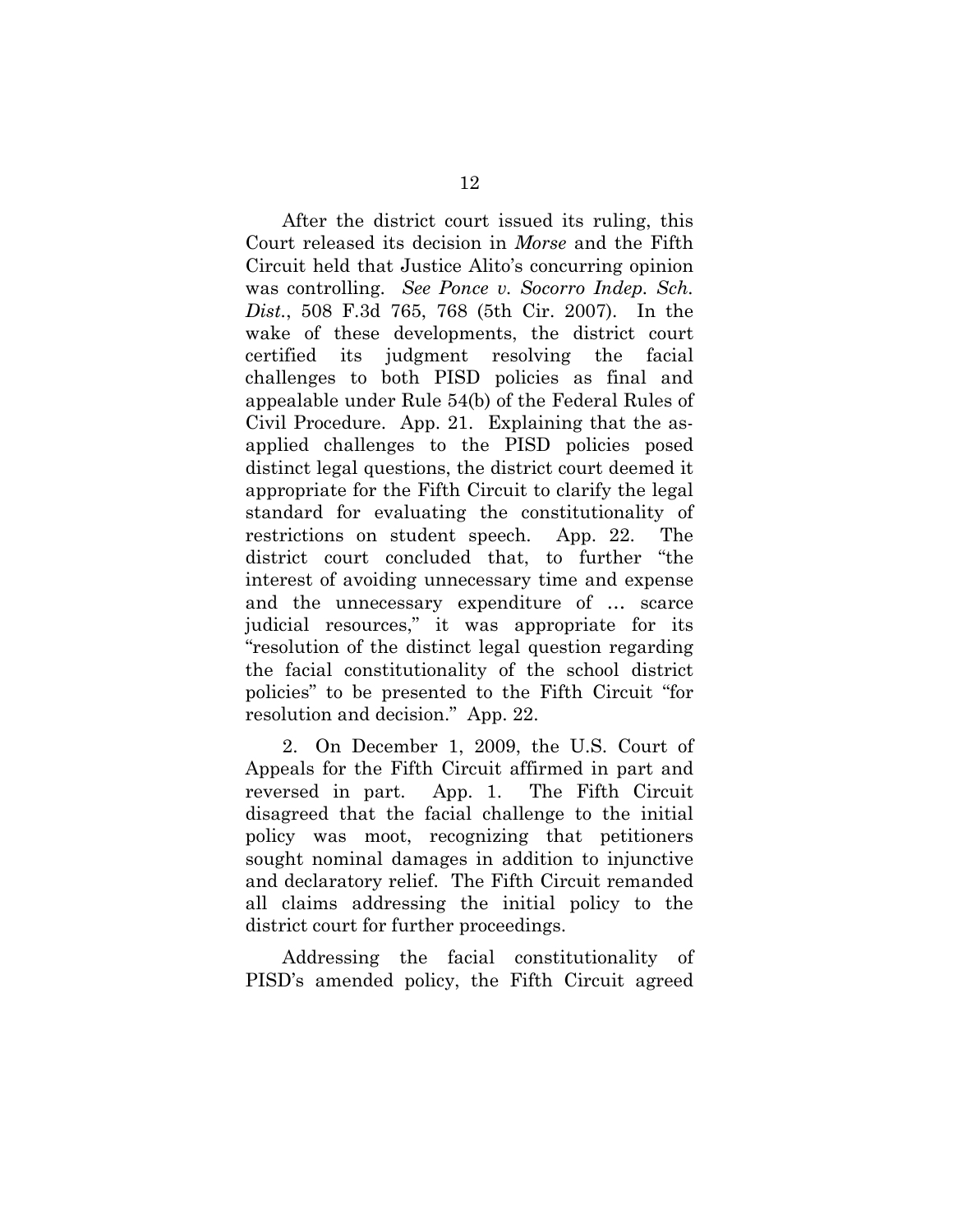with the district court that *Tinker—*which requires that student expression must "materially and substantially disrupt the work and discipline of the school" to be suppressed—did not supply the relevant legal standard. Instead, the Fifth Circuit determined that, under its precedent in *Canady*, "intermediate scrutiny" was appropriate to determine whether content- and viewpoint-neutral restrictions on student speech comport with the First Amendment. Applying that less demanding standard of review, the Fifth Circuit upheld all of PISD's restrictions on student speech as constitutional, including the categorical ban prohibiting elementary students from distributing materials in the cafeteria (which the district court had declared overbroad). In the Fifth Circuit's view, because PISD's amended policy restrictions do not target particular content or viewpoints, it was "of no moment" that PISD policy restricted "pure speech." App. 9.

On January 5, 2010, the court of appeals denied rehearing and rehearing *en banc*. App. 15. This petition follows.

#### **REASONS FOR GRANTING THE PETITION**

This petition provides an important opportunity to reaffirm the centrality of *Tinker* to the Court's student speech jurisprudence. The decision below dilutes the First Amendment rights of students by borrowing an inapposite test and ignoring the Court's own doctrine specifically directed to speech restrictions addressed to the "time" and "place" of the school setting. In addition, this case presents a uniquely clean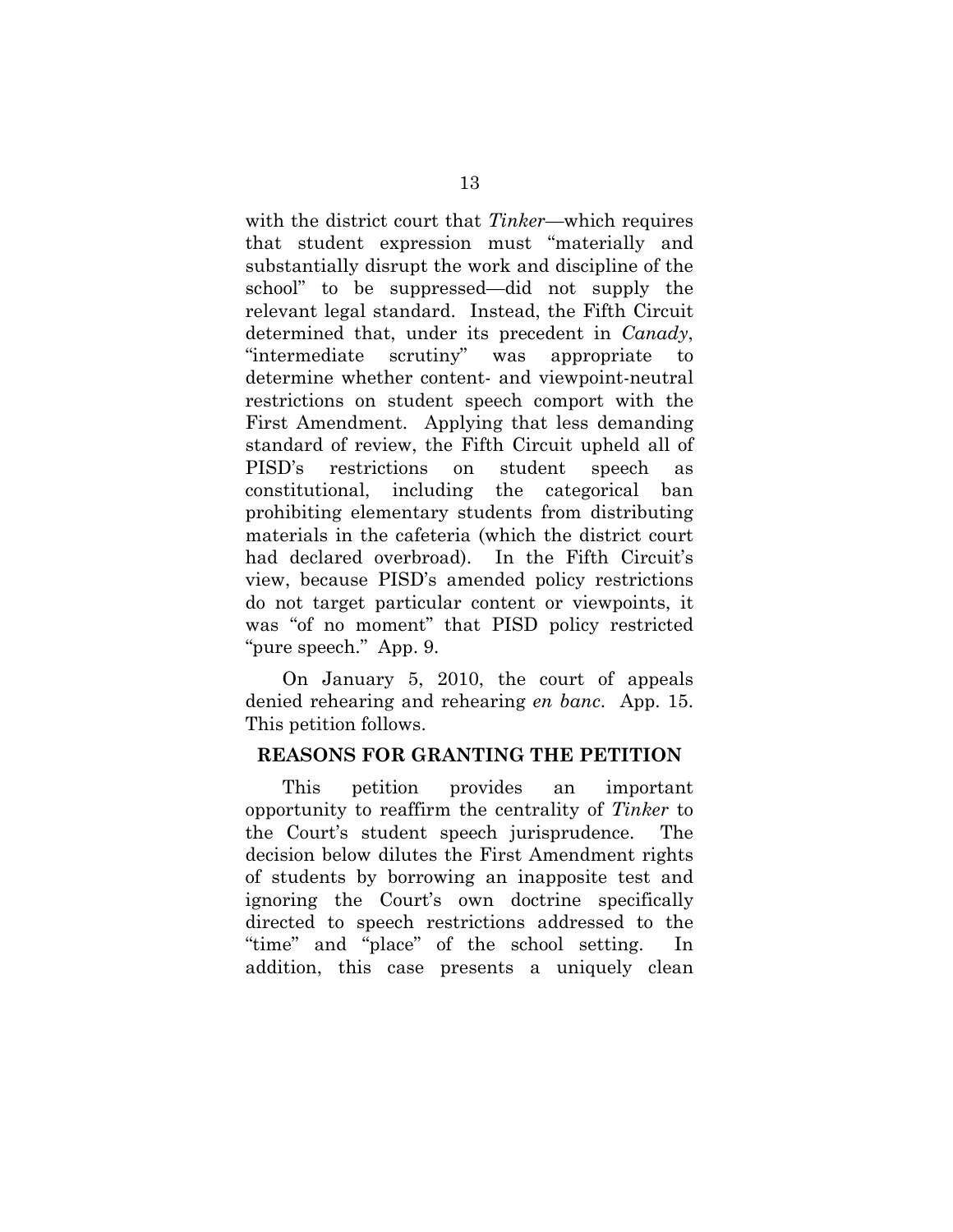vehicle to address the standard of review: the legal issue was certified below and viewed by all as critical to the outcome of the entire case. This Court has long held that First Amendment rights do not stop at the schoolhouse gate. This case presents an opportunity to make that promise a reality by reaffirming that the *Tinker* test applies to restrictions on student speech.

Three factors underscore the case for *certiorari* here. *First*, the Fifth Circuit's decision deepens a well-recognized split in authority among the lower courts over the proper standard to apply when evaluating the constitutionality of content- and viewpoint-neutral restrictions on student speech. *Second*, the Fifth Circuit's decision cannot be squared with fundamental principles of First Amendment law that have undergirded this Court's student speech jurisprudence. *Third*, the question presented addresses an important, recurring issue. If left uncorrected, the decision below threatens to wipe out any meaningful limits on school officials' ability to restrict student speech, and greatly increases the risk that school officials will employ student speech codes as a means of suppressing disfavored views on issues of religion, politics, and other matters of public opinion.

**I. The Courts of Appeals Are Sharply Divided Over Whether** *Tinker* **Applies To Content- And Viewpoint-Neutral Restrictions On Student Speech.** 

The decision below exacerbates a clear and well-recognized circuit split over the proper scope of *Tinker*. In particular, there is a clear and acknowledged split of authority concerning whether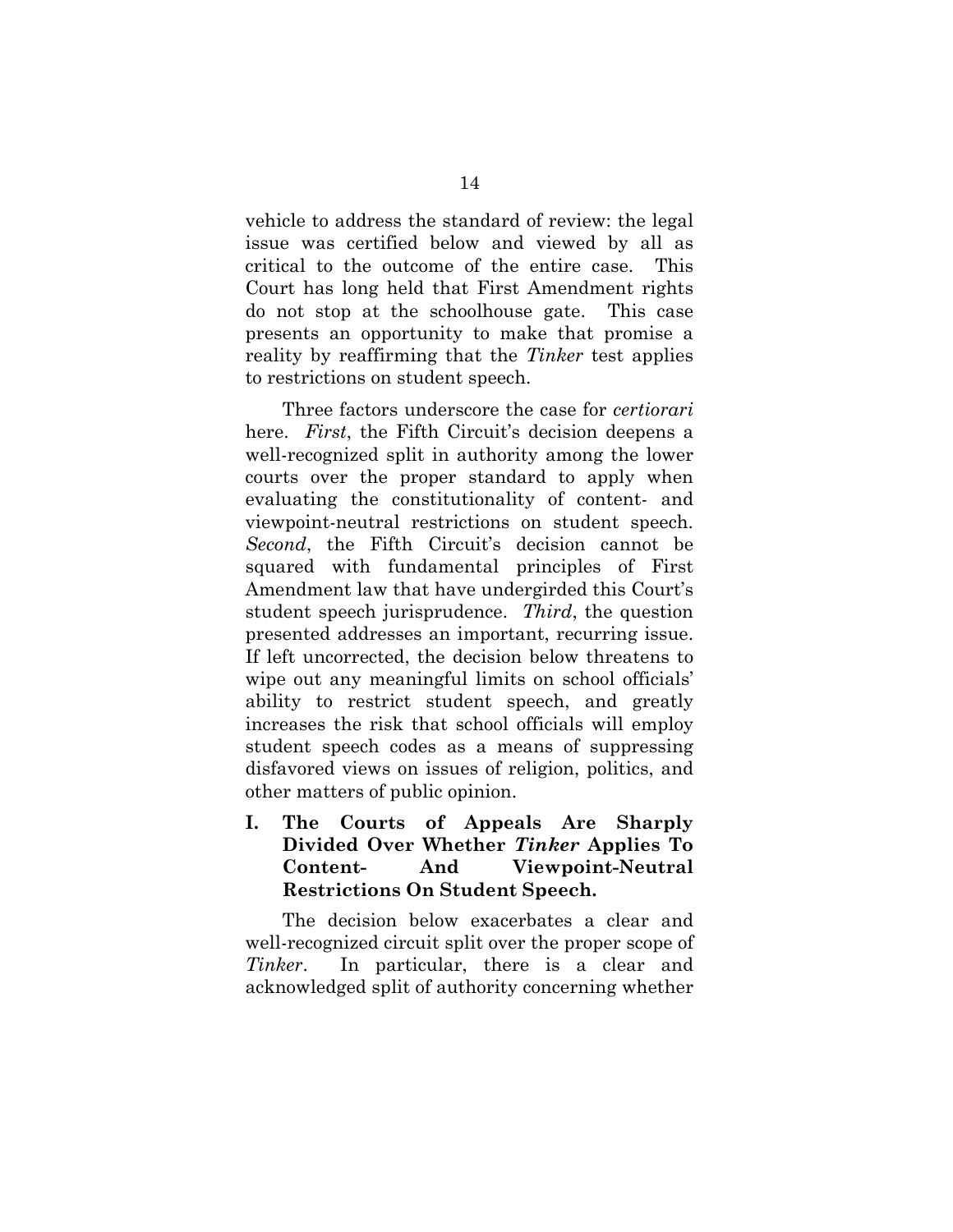the *Tinker* standard generally governs the constitutionality of school policies that restrict student speech or whether that standard applies narrowly only to content- and viewpoint-based policies.

1. Over four decades ago, this Court held that students do not "shed their constitutional rights to freedom of speech or expression at the schoolhouse gate." 393 U.S. at 506. In *Tinker*, school officials adopted a facially viewpoint-neutral policy prohibiting students from wearing arm bands at school and, applying that policy, punished high school students for wearing black armbands in protest of the Vietnam War—a political statement that the Court deemed "akin to 'pure speech.'" *Id.* at 505. Evaluating whether school officials had violated the First Amendment, *Tinker* set out the standard directed to the unique context of student speech in school: "student expression may not be suppressed unless school officials reasonably conclude that it will 'materially and substantially disrupt the work and discipline of the school.'" *Morse*, 551 U.S. at 403 (quoting *Tinker*, 393 U.S. at 513). Applying that standard, the Court emphasized that wearing a black armband was "a silent, passive expression of opinion, unaccompanied by any disorder or disturbance," and concluded that the school had violated the students' First Amendment rights. *Tinker*, 393 U.S. at 508.

In three subsequent student speech cases, the Court has elaborated on *Tinker*'s "substantial disruption" rule. In *Bethel School District No. 403*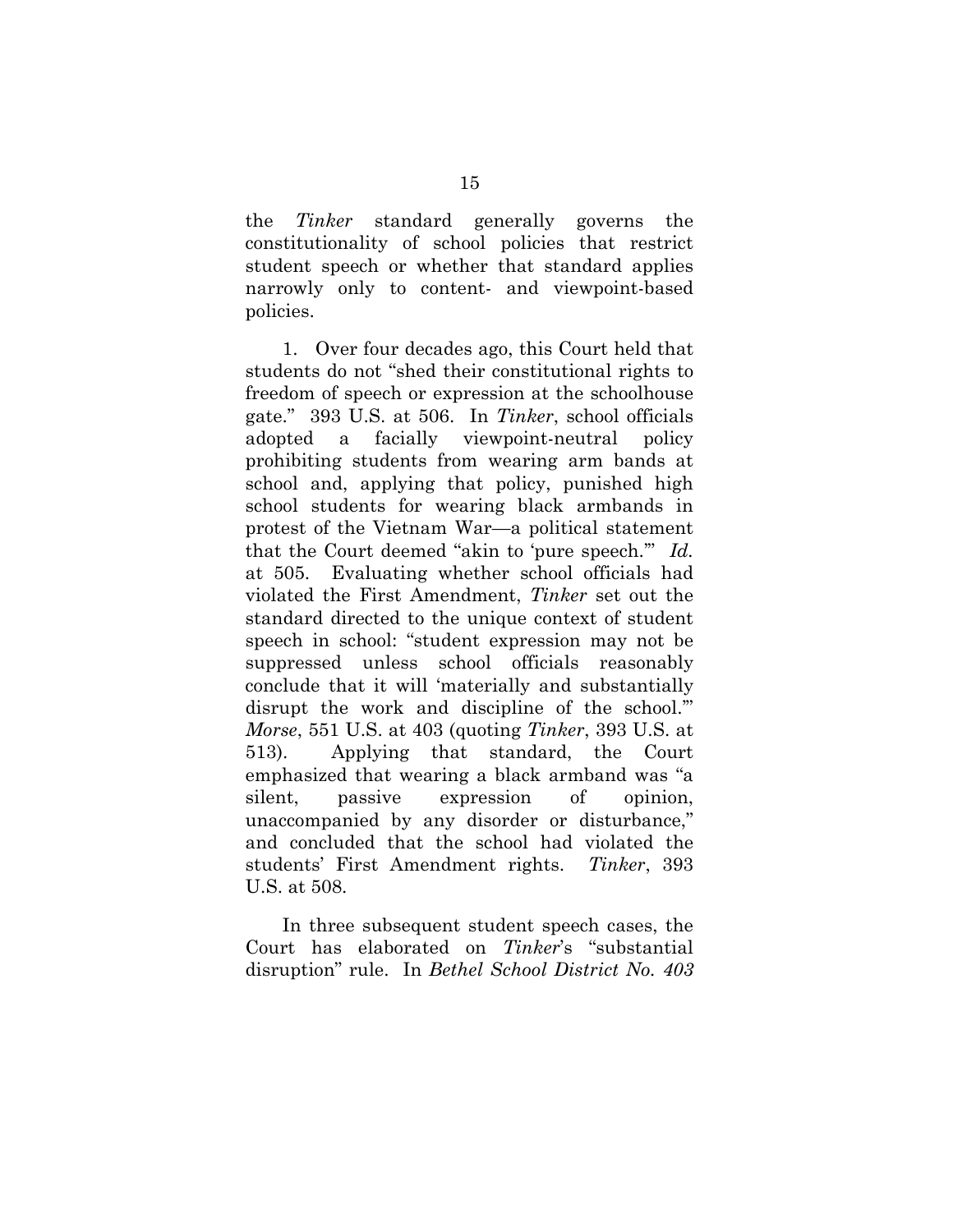*v. Fraser*, 478 U.S. 675 (1986), the Court indicated that schools may categorically suppress "lewd" or "vulgar" student speech. *Id.* at 685. In *Hazelwood School District v. Kuhlmeier*, 484 U.S. 260 (1988), the Court gave schools greater leeway in addressing school-sponsored speech, allowing restrictions "reasonably related to legitimate pedagogical concerns" when student speech is sponsored by the school. *Id.* at 273. And, most recently, in *Morse v. Frederick*, 551 U.S. 393, the Court determined that schools may restrict student speech that is reasonably viewed as promoting illegal drug use. All three cases have treated the school context as unique and treated *Tinker* as stating the general rule for student speech.

2. Against this precedential backdrop, the Second, Third, Fourth, and Eighth Circuits have held that, outside the special categories of lewd or vulgar, school-sponsored, and drug-promoting speech, *Tinker* sets forth a *general rule* for assessing the constitutionality of restrictions on student speech. *See Lowry v. Watson Chapel Sch. Dist.*, 540 F.3d 752, 761 (8th Cir. 2008); *Guiles v. Marineau*, 461 F.3d 320, 325 (2d Cir. 2006); *Newsom v. Albemarle County Sch. Bd.*, 354 F.3d 249 (4th Cir. 2003); *Saxe v. State Coll. Area Sch. Dist.*, 240 F.3d 200, 214 (3d Cir. 2001). As then-Judge Alito explained in a 2001 Third Circuit decision, "[s]peech falling outside" of the narrow exceptions recognized in *Fraser* and *Hazelwood* (and now *Morse*) "is subject to *Tinker*'s general rule" and "may be regulated only if it would substantially disrupt school operations or interfere with the right of others." *Saxe*, 240 F.3d at 214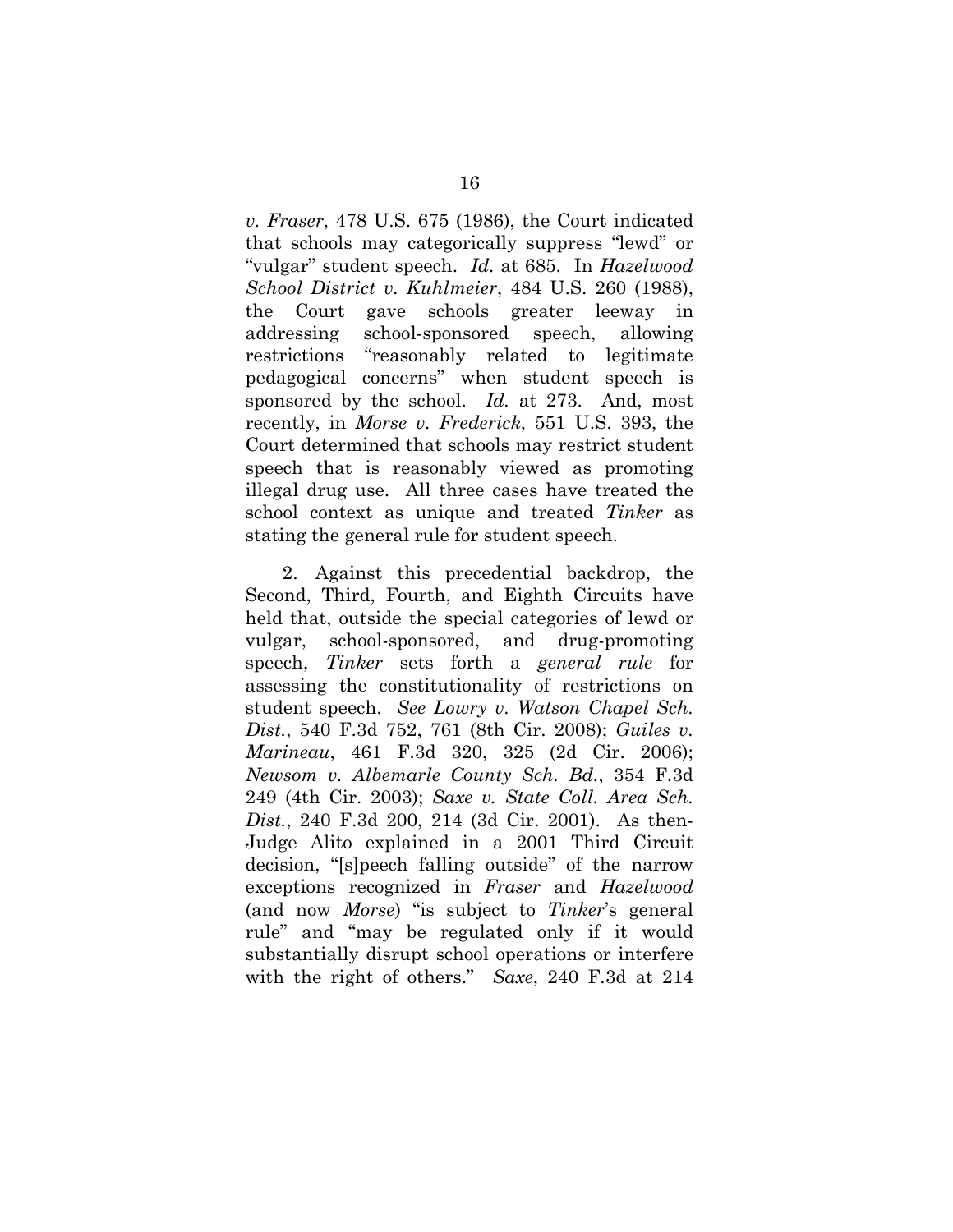(Alito, J.); *see also Guiles*, 461 F.3d at 325 ("for all other speech ... the rule of *Tinker* applies").

These courts view the "substantial disruption" standard as applicable to *all* student speech (so long as it is not lewd or vulgar, school-sponsored, or drug-promoting), regardless whether the restrictions are content- or viewpoint-neutral. In *Guiles v. Marineau*, for example, the Second Circuit concluded that, although *Tinker*'s facts involved school officials who were discriminating against political viewpoints, there was no reason to limit the "substantial disruption" standard to viewpointbased restrictions on speech. 461 F.3d at 326. Instead, noting that *Tinker* is "generally applicable to student-speech cases," the Second Circuit applied the "substantial disruption" test to determine whether a school's viewpoint-neutral application of its dress code to prohibit a student from wearing an anti-war T-shirt ran afoul of the First Amendment. *Id*. at 326, 330. Other courts of appeals have employed similar reasoning in applying *Tinker* when evaluating the constitutionality of content- and viewpoint-neutral restrictions on student speech. *See Holloman v. Harland*, 370 F.3d 1252, 1276 (11th Cir. 2004) (applying *Tinker* even though student "was punished" for the viewpoint-neutral reason of "disobeying directions"); *Walker-Serrano v. Leonard*, 325 F.3d 412, 416 (3d Cir. 2003) (applying *Tinker* even though school's materials-distribution policy was content- and viewpoint-neutral).

3. In stark contrast, the Fifth, Sixth, and Ninth Circuits have held that *Tinker* is irrelevant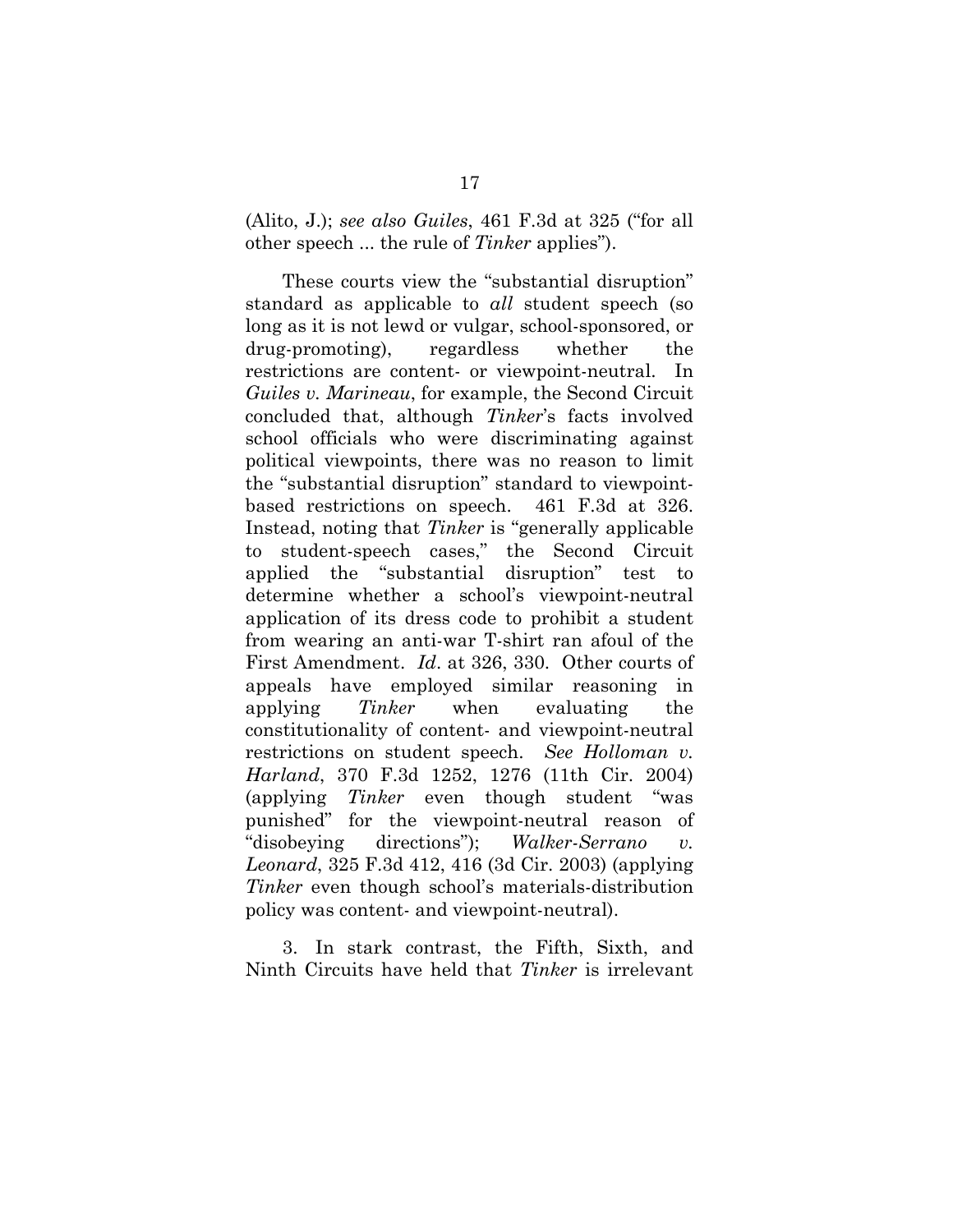in most student speech cases. Instead, they have narrowly interpreted *Tinker* as setting out a heightened standard that applies only in the limited context where school officials seek to restrict student speech because of its content or viewpoint. In contrast, in the vast majority of cases when student speech restrictions can be characterized as content- and viewpoint-neutral, these courts have applied the intermediate scrutiny standard of *United States v. O'Brien*, 391 U.S. 367 (1968). That standard has traditionally been used to evaluate time, place, and manner restrictions on expressive conduct that, unlike student speech codes, have only an incidental effect on First Amendment freedoms.

The Fifth Circuit's decision in *Canady v. Bossier Parish School Board*, 240 F.3d 437 (5th Cir. 2001), is the fountainhead of this misguided line of cases. In *Canady*, the Fifth Circuit concluded for the first time that "[a]pplying the *Tinker* analysis to all other restrictions on student speech does not account for regulations that are completely viewpoint-neutral." *Id.* at 443. Although it acknowledged that "several circuits" had applied *Tinker* to cases beyond the "viewpoint-specific category," the court chose to depart from its sister circuits and apply *O'Brien*. Under *O'Brien*, a content- or viewpoint-neutral restriction on expressive conduct will be sustained under the First Amendment if "it furthers an important or substantial governmental interest; if the governmental interest is unrelated to the suppression of free expression; and if the incidental restriction on alleged First Amendment freedoms is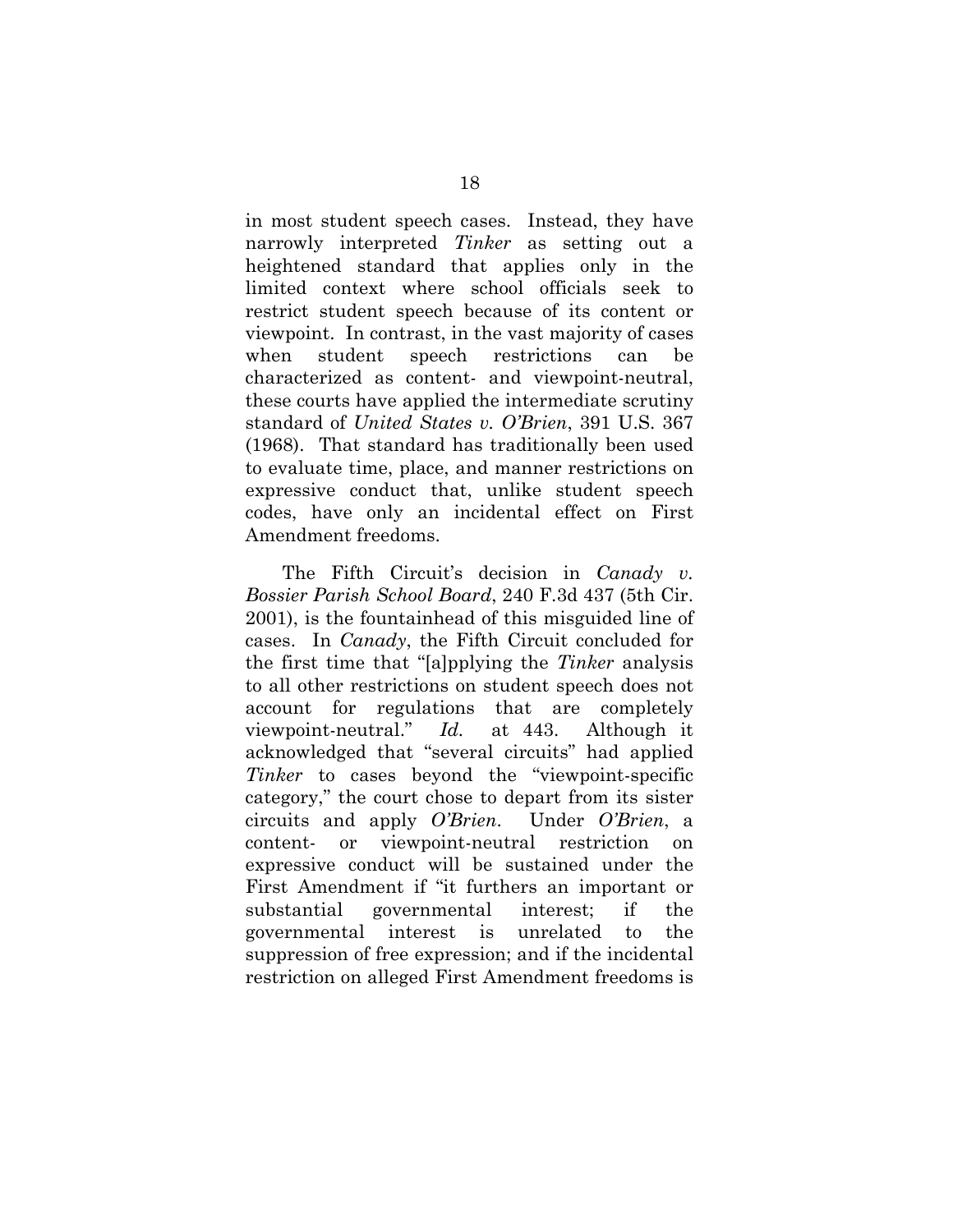no greater than essential to the furtherance of that interest." *O'Brien*, 391 U.S. at 377. The rule adopted in *Canady* has been consistently applied in the Fifth Circuit to cases involving restrictions on student speech. *See Palmer v. Waxahachie Indep. Sch. Dist.*, 579 F.3d 502 (5th Cir. 2009); *Porter v. Ascension Parish Sch. Bd.*, 393 F.3d 608, 615 (5th Cir. 2004).

The Fifth Circuit's novel approach to contentand viewpoint-neutral restrictions on student speech has since spread to the Sixth and Ninth Circuits. Although both circuits at one time approached *Tinker* as a general rule applicable to all student speech, *see Barr v. Lafon*, 538 F.3d 554, 563-64 (6th Cir. 2008); *Chandler v. McMinnville Sch. Dist.*, 978 F.2d 524, 529 (9th Cir. 1992), in more recent cases the Sixth and Ninth Circuits have aligned themselves with the Fifth Circuit's position.

In *M.A.L. v. Kinsland*, 543 F.3d 841 (6th Cir. 2008), for example, the Sixth Circuit held that a school district was "entitled to put time, place, and manner restrictions on hallway speech so long as the restrictions are viewpoint neutral and reasonable in light of the school's interest." *Id.* at 847; *see also Blau v. Fort Thomas Pub. Sch. Dist.*, 401 F.3d 381, 391 (6th Cir. 2005) (applying *O'Brien* and rejecting *Tinker* in challenge to school dress code). Citing the Fifth Circuit's *Canady* decision, the Sixth Circuit distinguished *Tinker* as a case about efforts "to silence the student because of the particular viewpoint he expressed," and concluded that the school district "certainly need not satisfy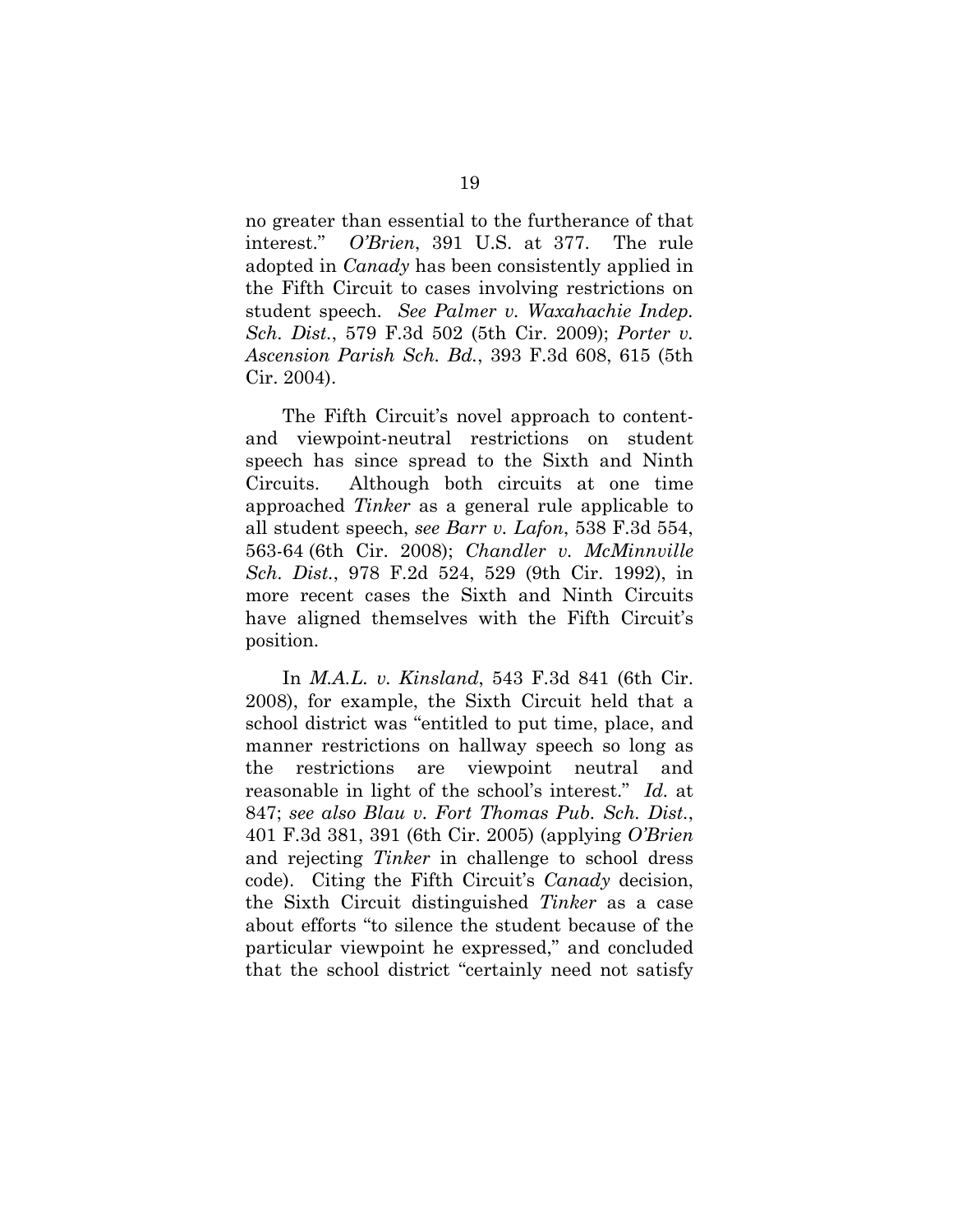this demanding standard merely to impose a viewpoint-neutral regulation." *M.A.L.*, 543 F.3d at 849-50 & n.4. Similarly, in its divided opinion in *Jacobs v. Clark County Sch. Dist.*, 526 F.3d 419 (9th Cir. 2008), the Ninth Circuit applied *O'Brien*  to conclude that a school dress code comported with the First Amendment. Over a strongly worded dissent from Judge Thomas, the panel majority concluded that "applying intermediate scrutiny to school policies that effect content-neutral restrictions upon pure speech or place limitations upon expressive conduct … strikes the correct balance between students' expressive rights and schools' interests in furthering their educational missions." *Id.* at 434; *cf. id.* at 442-43 (Thomas, J., dissenting).

3. Further confirming that the law in this area is unsettled, the Seventh Circuit appears to have taken a third path and adopted something of a hybrid approach. In *Nuxoll v. Indian Prairie School District No. 204*, 523 F.3d 668 (7th Cir. 2008), Judge Posner writing for the panel majority distinguished *Tinker* as a case about "discriminating against a particular point of view." *Id.* at 673. When the restriction is viewpointneutral, Judge Posner reasoned, the school need not prove that the speech it wants to suppress "would materially and substantially disrupt the work and discipline of the school." *Id.* The Seventh Circuit nonetheless applied a variant of the "substantial disruption" test—albeit a less demanding one—to the viewpoint-neutral restriction on student speech. *See id.* Concurring in the judgment, Judge Rovner criticized the panel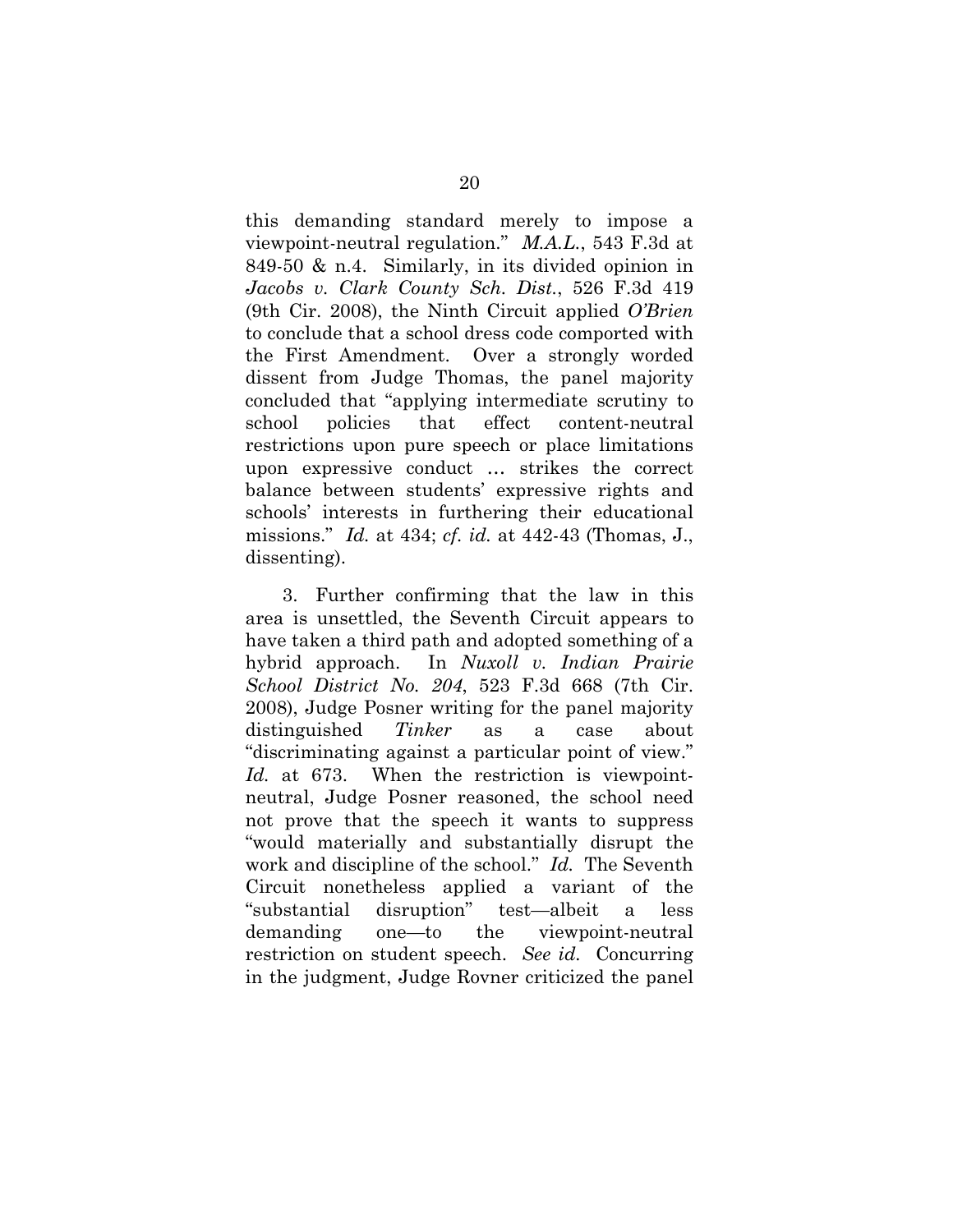majority's "convoluted" distinction of *Tinker* as a case limited to viewpoint discrimination, and asserted that *Tinker*'s "substantial disruption" test "straight-forwardly" applied. *Cf. id.* at 676 (Rovner, J., concurring).

4. This split in authority is deep-seated and real. It is one that both courts and commentators have long and widely recognized as a source of serious division and ongoing confusion among the courts of appeals. *See Guiles*, 461 F.3d at 326 (acknowledging "lack of clarity in the Supreme Court's student-speech cases" over the proper standard); *Canady*, 240 F.3d at 443 (acknowledging circuit split). As commentators have explained, "[w]hether *Tinker* should be read to apply to not only viewpoint- or content-based regulations, but also to content-neutral regulations of speech is unclear" because "the circuit courts are currently divided." R. George Wright, *Doubtful Threats and the Limits of Student Speech Rights*, 42 U.C. DAVIS. L. REV. 679, 712-13 (2009); Jeremiah Galus, Note, *Bong Hits 4 Jesus: Student Speech and the 'Educational Mission' Argument After Morse v. Frederick*, 71 U. PITT. L. REV. 143, 159 (2009) (the "debate continues over whether *Tinker*'s general rule applies to all student speech ... or to student speech that is subject to content-based regulations").

# **II. The Decision Below Cannot Be Reconciled With This Court's Student Speech Jurisprudence.**

The decision below not only conflicts with decisions from other courts of appeals, but also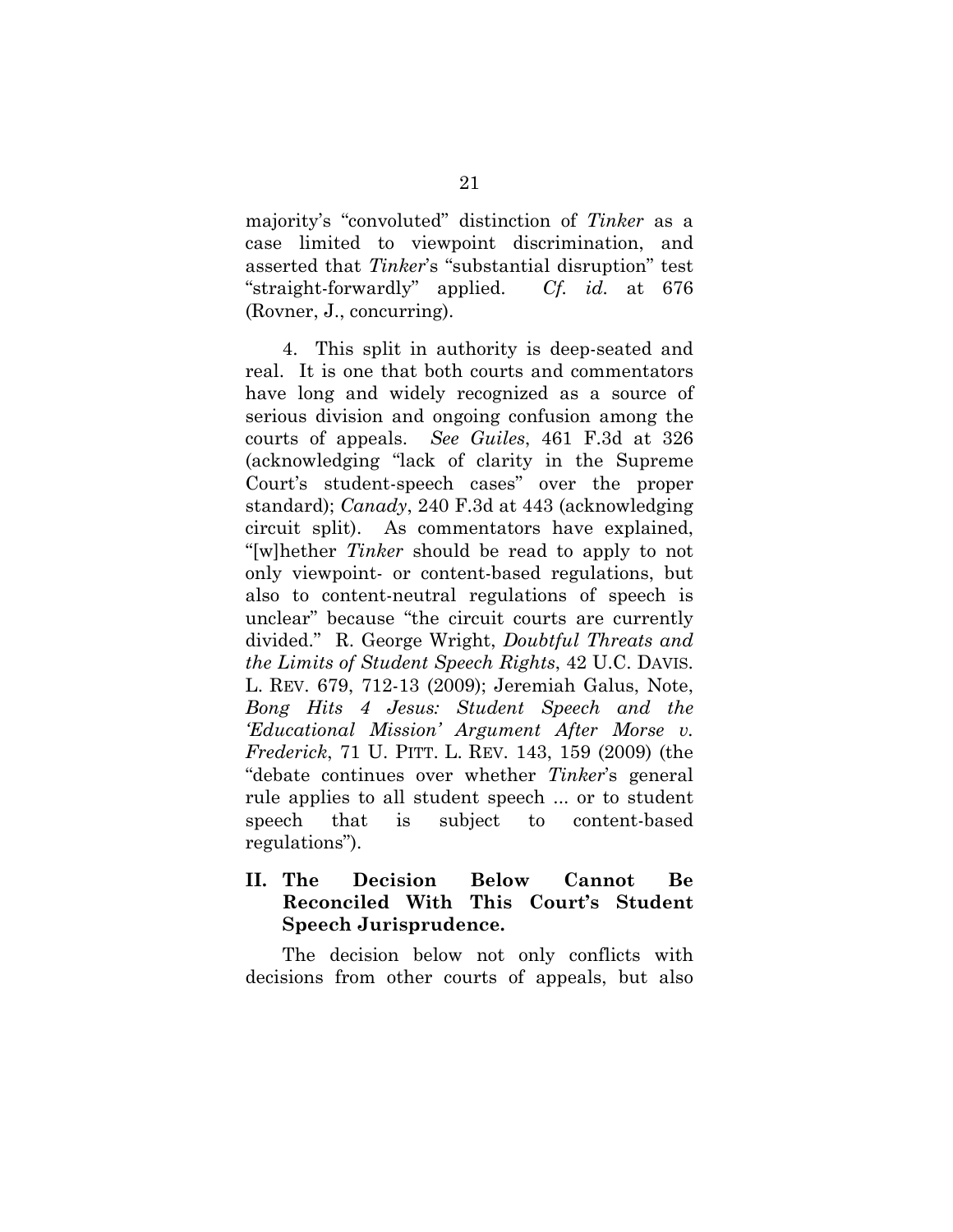contravenes fundamental principles recognized in this Court's student speech jurisprudence. In failing to apply *Tinker*'s "substantial disruption" standard, the Fifth Circuit adopted a new analytical framework for evaluating restrictions on student speech that relies on an expansive interpretation of *O'Brien*, and essentially reduces *Tinker* to a narrow exception, rather than the general rule governing student speech cases.

# **A. The Fifth Circuit Misapplied** *O'Brien***.**

The Fifth Circuit's decision conflicts with this Court's statements that intermediate scrutiny does not apply where, as here, a government official seeks to regulate *pure speech* as opposed to regulating conduct that has an expressive component. The lower court's decision to apply *O'Brien* in a context where government-imposed regulations target pure student speech thus represents a significant departure from precedent.

1. In *O'Brien*, this Court carefully distinguished between government regulations that target pure speech and those addressing conduct. Expressive conduct, such as draft-card burning, the Court explained, is not entitled to the full panoply of First Amendment protections. Instead, "when 'speech' and 'nonspeech' elements are combined in the same course of conduct, a sufficiently important governmental interest in *regulating the nonspeech element* can justify *incidental limitations* on First Amendment freedoms." *O'Brien*, 391 U.S. at 376 (emphases added); *see also Barnes v. Glen Theatre, Inc.*, 501 U.S. 560, 567 (1991) (holding that a statute barring nude dancing was "justified despite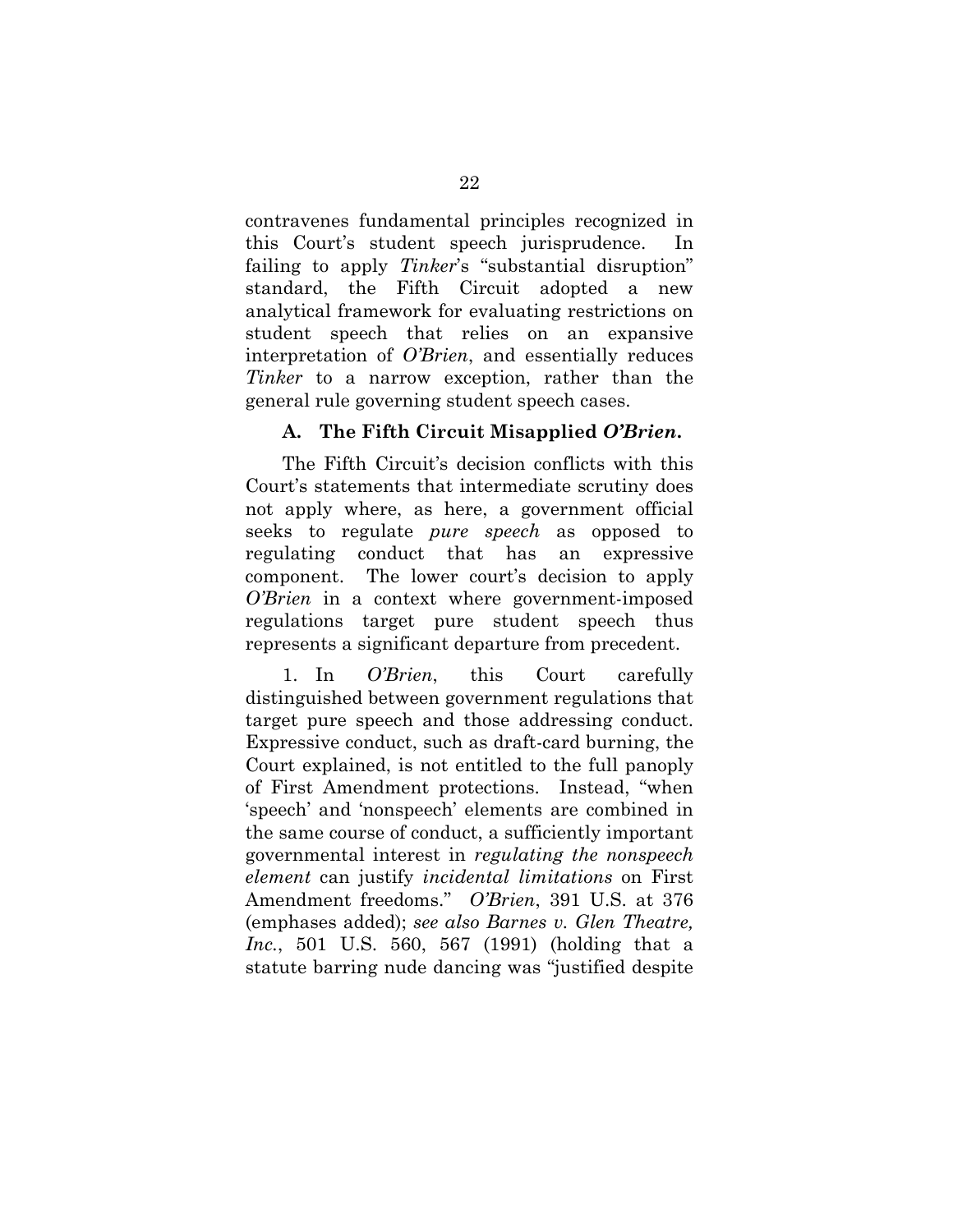its incidental limitations on some expressive activity").

The Court has thus "limited the applicability of *O'Brien*'s relatively lenient standard to those cases in which" the "governmental interest" is "unconnected to expression" and "unrelated to the suppression of free expression.'" *Texas v. Johnson*, 491 U.S. 397, 407 (1989) (citation omitted). In such circumstances, the risk of impinging on First Amendment freedoms is diminished because the government is seeking to regulate the "nonspeech element" of the conduct and is only "incidentally" infringing on the "speech element." *Id*.

2. It is therefore significant that PISD's student speech policy—which is tellingly entitled *Student Expression*—is not "unconnected to expression." *Id*. To the contrary, it is all about expression. Its sweeping limitations on the distribution of any written material are directly, not just incidentally, designed to suppress pure student speech. *See Bartnicki v. Vopper*, 532 U.S. 514, 427 (2001) ("the delivery of a handbill or a pamphlet ... is the kind of 'speech' that the First Amendment protects"); *Schenck v. Pro-Choice Network*, 519 U.S. 357, 377 (1997) ("[l]eafletting and commenting on matters on public concern are classic forms of speech that lie at the heart of the First Amendment"); *McIntyre v. Ohio Elections Comm'n*, 514 U.S. 334, 345 (1995) (statute prohibiting distribution of campaign literature is "a regulation of pure speech"); *Bigelow v. Virginia*, 421 U.S. 809, 817 (1975) (circulating a publication encouraging abortion is "pure speech"). Accordingly, because PISD officials are not seeking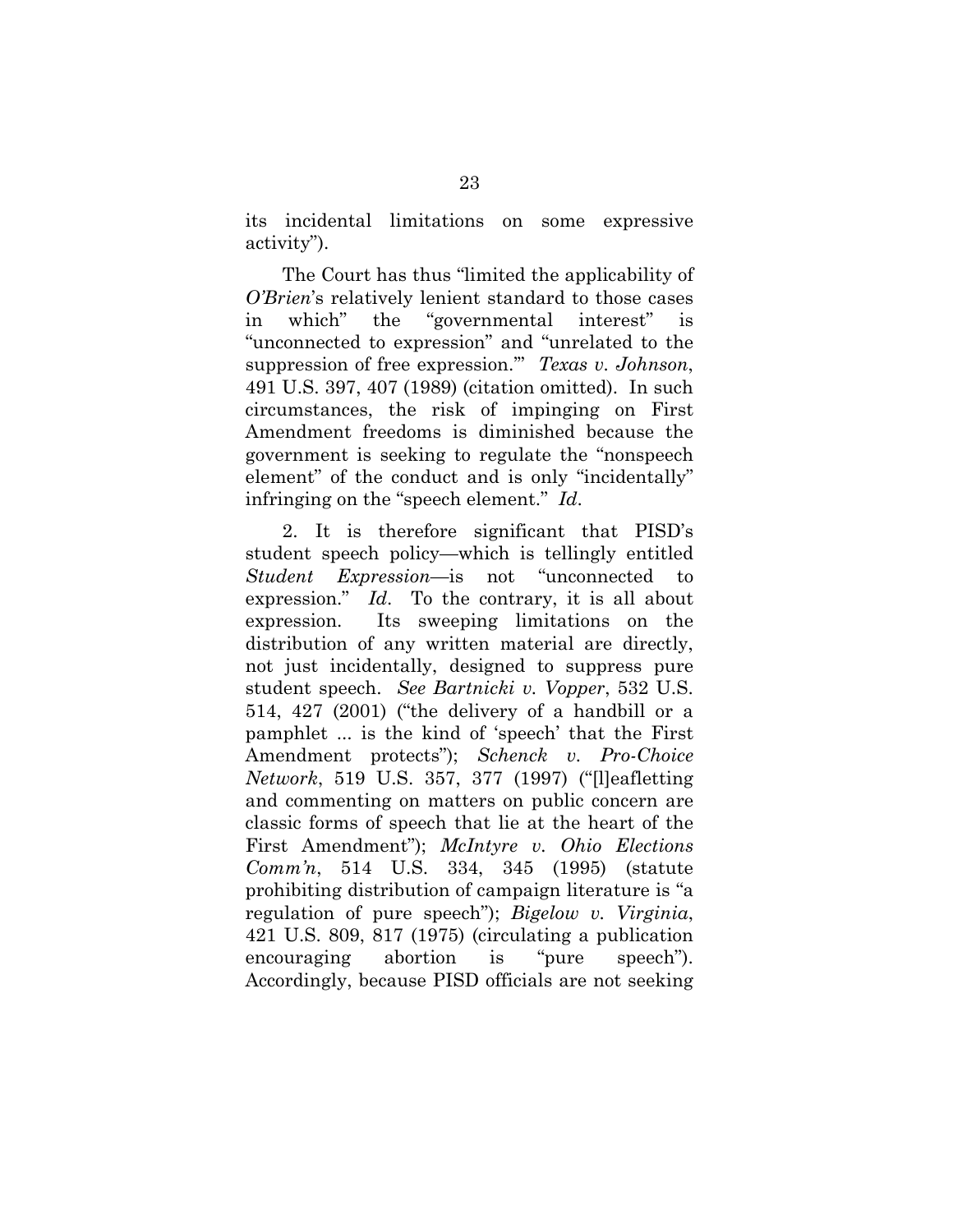to regulate the non-speech element of student conduct, but rather targeting speech itself, *O'Brien*  is completely out of place.

# **B. The Fifth Circuit Misinterpreted**  *Tinker***.**

The Fifth Circuit also failed to give appropriate weight to this Court's decisions specifically addressing restrictions on speech in the school context. In particular, in declining to apply *Tinker*'s "substantial disruption" standard, the Fifth Circuit placed heavy reliance on the fact that *Tinker* involved what some courts have since characterized as a viewpoint-based restriction on student speech. But cabining *Tinker* to its precise facts cannot be reconciled with this Court's subsequent precedents.

1. Although *Tinker* did not explicitly spell out its applicability to content- and viewpoint-neutral regulations, those "terms of art had not yet been used by the Supreme Court when *Tinker* was decided in 1969." *Jacobs*, 526 F.3d at 430. *Tinker*'s general applicability is nonetheless implicit in the Court's decision. In *Tinker*, school officials adopted a facially viewpoint-neutral policy that banned students from wearing any armband no matter what message the armband may have conveyed. That the policy was facially viewpoint-neutral, however, made no difference to the Court's decision. The students' free speech rights were entitled to protection even though an ad hoc reaction to antiwar armbands had been converted to a general noarmband policy. Indeed, if students' First Amendment protections were contingent on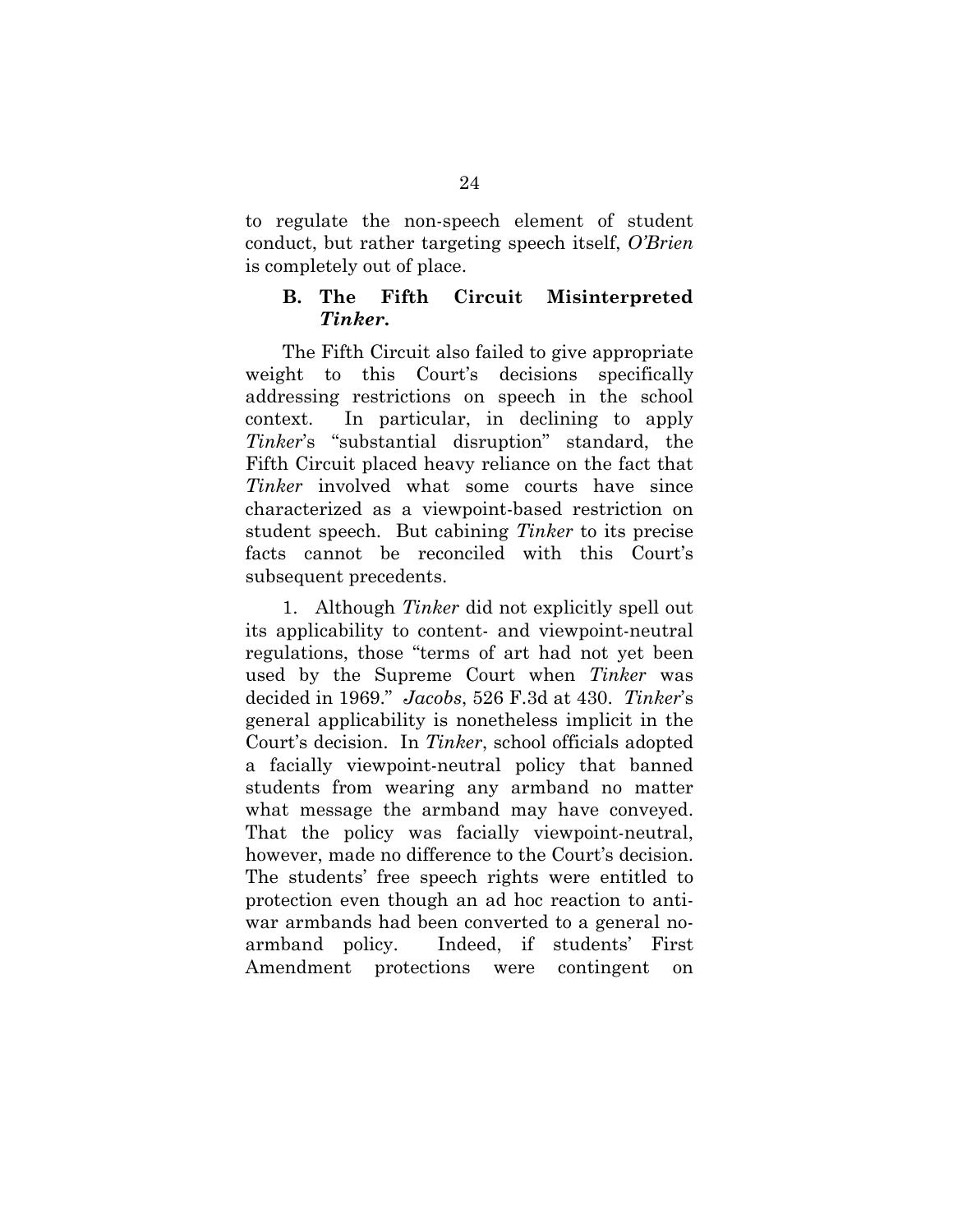whether the restrictions were content- and viewpoint-neutral, that would as a practical matter nullify the protections that *Tinker* recognized*.* The armbands in *Tinker*—which this Court has described as "[p]olitical speech ... 'at the core of what the First Amendment is designed to protect," 551 U.S. at 403—could be banned so long as the restriction purported to be content- and viewpointneutral. Likewise, the "undifferentiated fear or apprehension of disturbance" that *Tinker* deemed an impermissible basis for restricting speech, 393 U.S. at 508, could become a permissible basis for restricting speech, as long as the school district adopted a policy that is content- and viewpointneutral on its face. *See U.S. Term Limits, Inc. v. Thornton*, 514 U.S. 779, 829 (1995) (the "Constitution 'nullifies sophisticated as well as simple-minded modes' of infringing on constitutional protections") (citation omitted).

In any event, in a case decided just three years after *Tinker*—*Grayned v. City of Rockford*, 408 U.S. 104 (1972)—this Court relied on *Tinker*'s "substantial disruption" test to uphold a contentand viewpoint-neutral city ordinance prohibiting noises or diversions that tended to disturb the peace or good order of the school. Declaring *Tinker* the "touchstone" for "how to accommodate First Amendment rights with the 'special characteristics of the school environment,'" *id.* at 117 (quoting *Tinker*, 393 U.S. at 506), the Court directly analogized the speech rights of citizens *near* a school to those of students *within* a school: "in each case, expressive activity may be prohibited if it 'materially disrupts classwork or involves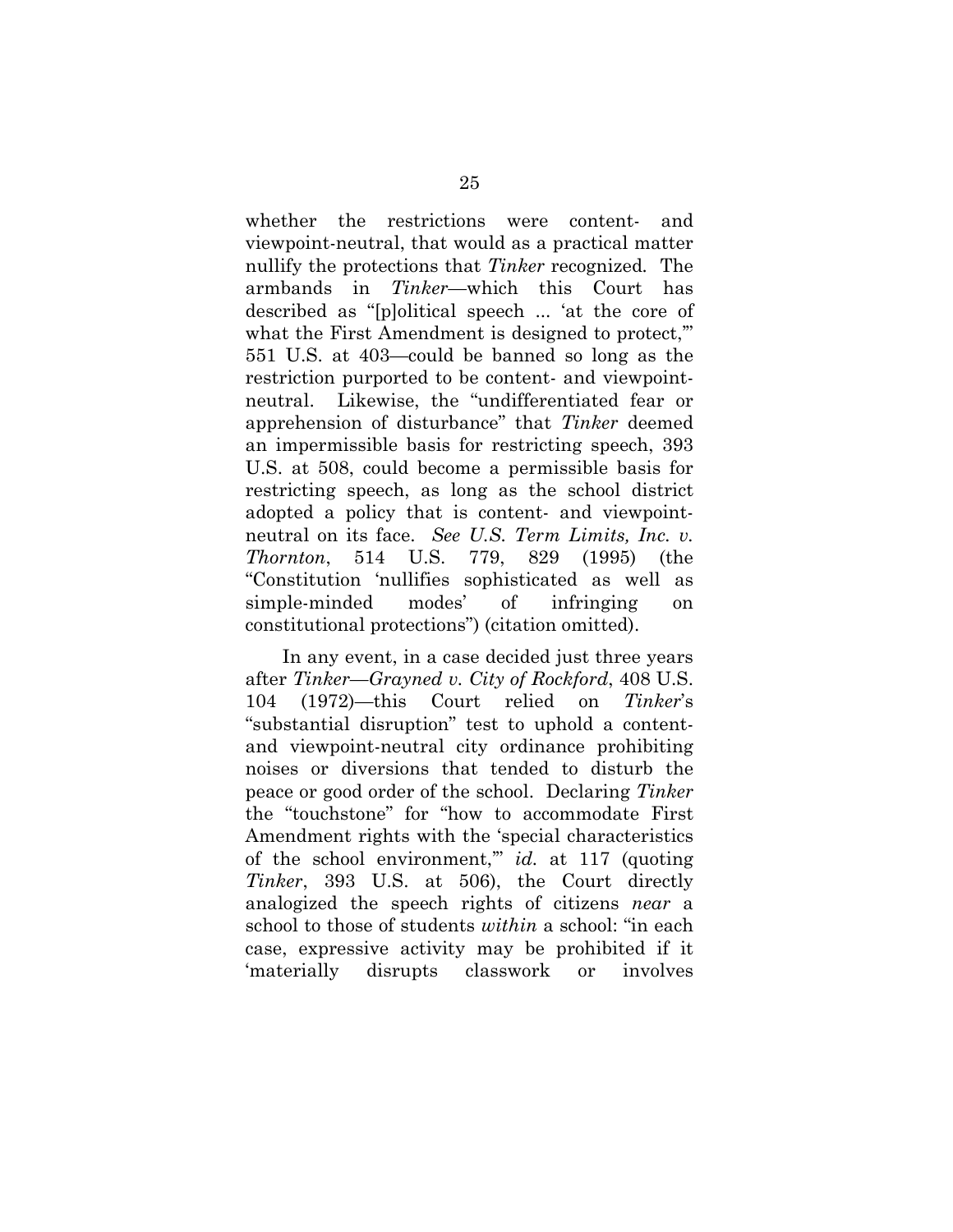substantial disorder or invasion of the rights of others.'" *Id.* at 118 (quoting *Tinker*, 393 U.S. at 513). Because the ordinance suppressed only speech that was disrupting or was about to disrupt school activities, the Court deemed the regulation consistent with the First Amendment. *Id.* at 119.

Taken together, *Tinker* and *Grayned* "teach that even when analyzing content-neutral time, place, and manner restrictions on student speech in public schools, the proper approach is to examine the restriction to determine if it furthers the purpose of preventing material and substantial disruption of the school's work and discipline." Jay Alan Sekulow et al., *Proposed Guidelines for Student Religious Speech and Observance in Public Schools*, 46 MERCER L. REV. 1017, 1037 (1995).

2. This Court's more recent student speech precedents likewise confirm that the Fifth Circuit's approach is misguided. Those precedents make clear that—unless speech falls within the special categories recognized in *Fraser*, *Hazelwood*, and *Morse*—*Tinker* applies, regardless whether the restriction on speech is content-based or contentneutral, viewpoint-based or viewpoint-neutral. *See, e.g.*, *Hazelwood*, 484 U.S. at 270-73 (*Tinker* is the test "for determining when a school may punish student expression"). Justice Alito's opinion in *Morse,* which offered the narrowest grounds for the majority's decision and is therefore controlling, *see Marks v. United States*, 430 U. S. 188, 193 (1977), unequivocally clarified that no restrictions on student speech beyond those in *Tinker*, *Fraser*, *Hazelwood*, and *Morse*, are permissible: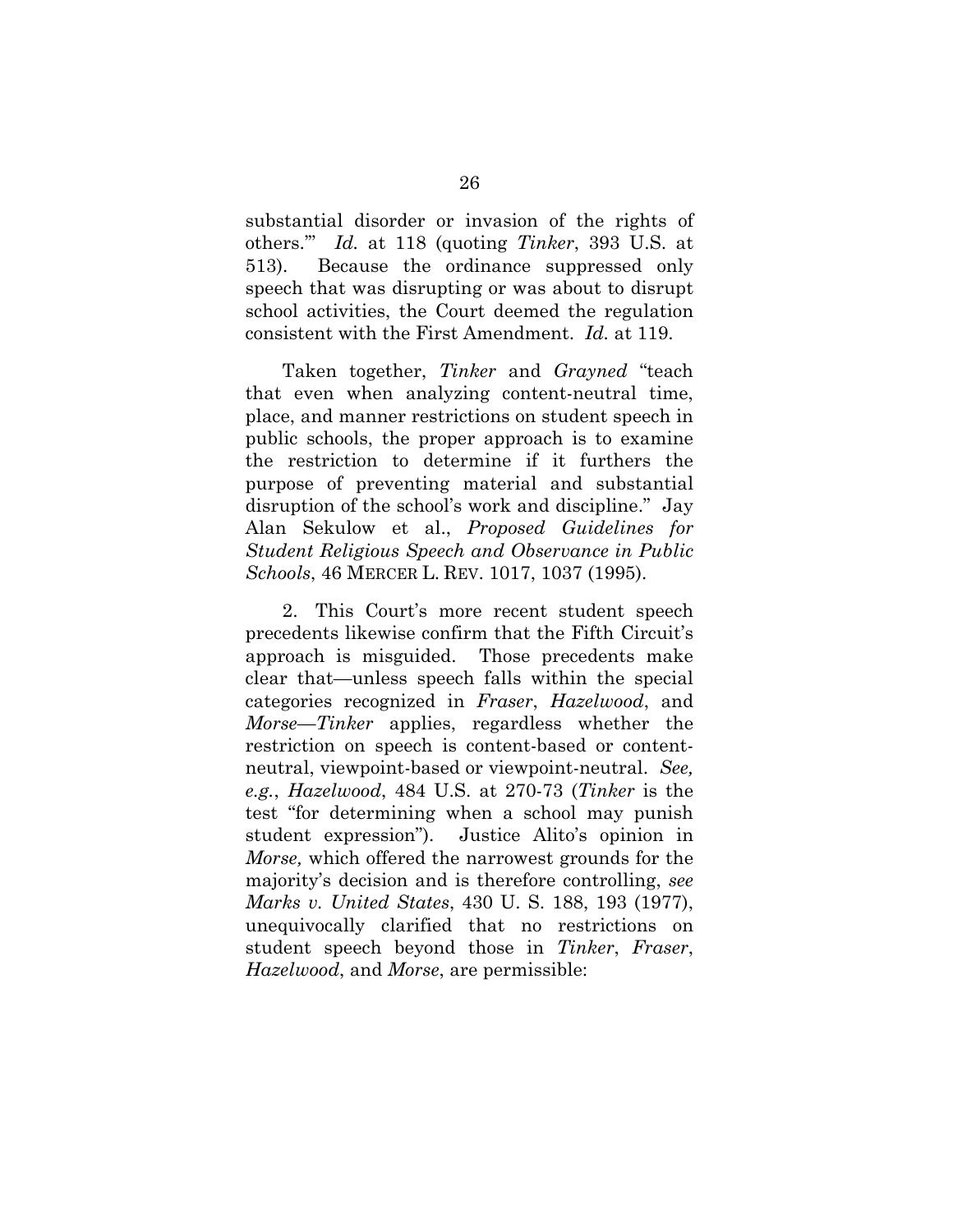I do not read the opinion to mean that there are necessarily any grounds for [student speech] regulation that are not already recognized in the holdings of this Court. In addition to Tinker, the decision in the present case allows the restriction of speech advocating illegal drug use; … Fraser .... permits the regulation of speech that is delivered in a lewd or vulgar manner as part of a middle school program; and Hazelwood … allows a school to regulate what is in essence the school's own speech .... I join the opinion of the Court on the understanding that the opinion does not hold that the special characteristics of the public schools necessarily justify any other speech restrictions.

*Morse*, 551 U.S. at 422-23 (Alito, J., concurring) (emphases added).

By refusing to apply *Tinker* to PISD's strict student speech policy, the Fifth Circuit has in effect justified restrictions on student speech not recognized in this Court's precedents. Indeed, its self-described recognition of a *fifth* (and by far the largest) category of student speech regulations—on top of *Tinker*, *Fraser*, *Hazelwood*, and *Morse* directly contravenes this Court's instructions in *Morse*. *See* App. 6.

# **C. The Fifth Circuit Undervalued Student Speech.**

Finally, the Fifth Circuit's decision is at odds with this Court's precedents because it fails to take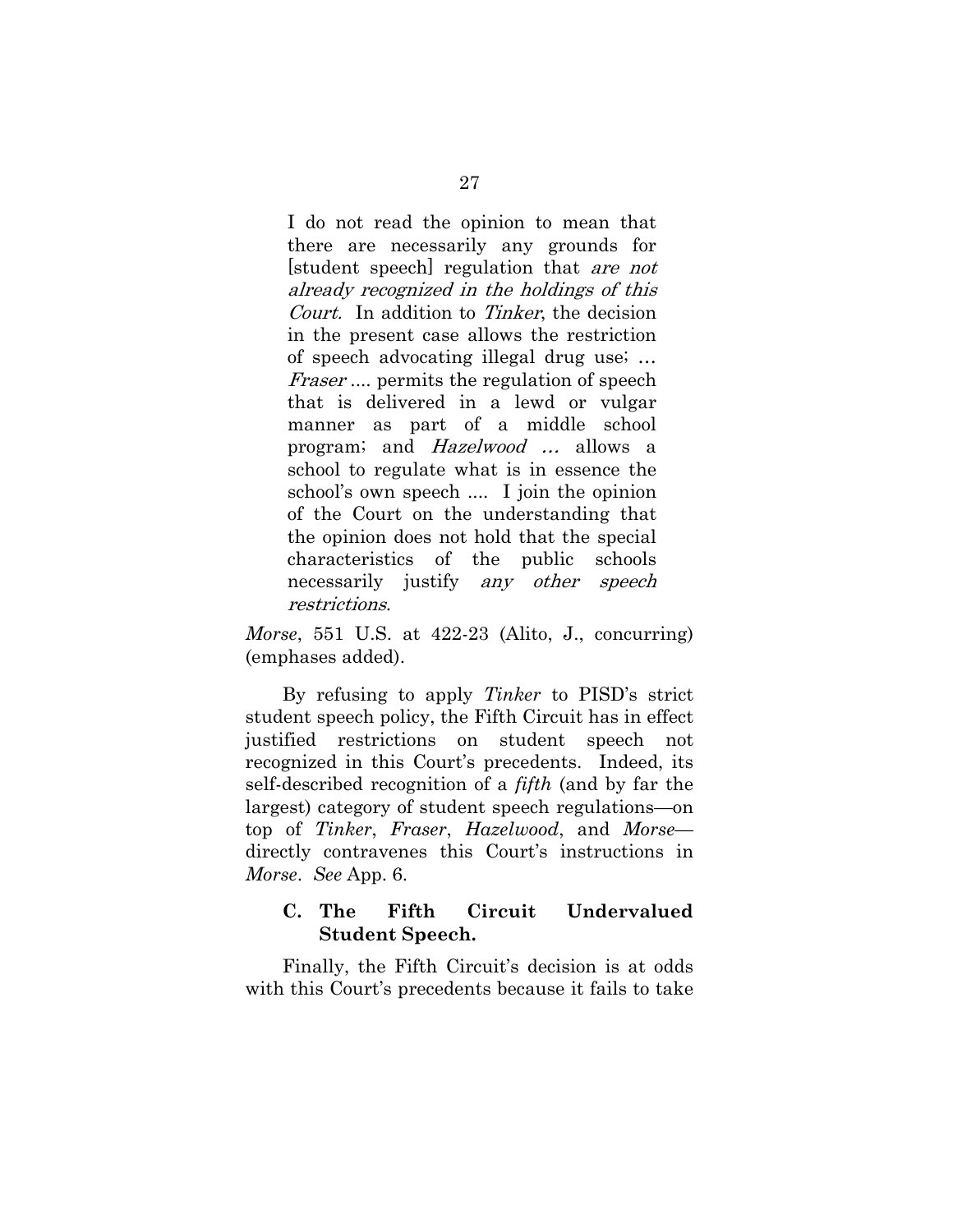into account the special features of the school environment. Those features require protecting the educational prerogatives of school officials when student speech is lewd or vulgar, school-sponsored, or drug-promoting. But beyond that, the school environment does not justify speech codes that limit First Amendment rights unless the targeted speech can be reasonably expected to substantially disrupt school operations. This sensible rule allows schools to do their jobs while safeguarding students' rights to hold diverse views and to be free from the impositions of an official orthodoxy. *See Jacobs*, 526 F.3d at 434 (applying *Tinker* "strikes the correct balance between students' expressive rights and schools' interests in furthering their educational missions").

Rejecting this approach, the Fifth Circuit characterized *Tinker*'s "substantial disruption" standard as incompatible with the school's need to impose "time, place, and manner restrictions." App. 10. But that reasoning ignores *Tinker*'s own language. *Tinker's* "substantial disruption" standard affords school officials broad authority to impose reasonable time, place, and manner regulations on student speech: "conduct by the student, in class or out of it, which for any reason whether it stems from *time, place, or type* of behavior—materially disrupts classwork or involves substantial disorder or invasion of the rights of others is, of course, not immunized by the constitutional guarantee of freedom of speech." *Tinker*, 393 U.S. at 513 (emphasis added); *Grayned*, 408 U.S. at 117-18 ("[*Tinker*] nowhere suggested that students ... [have] an absolute constitutional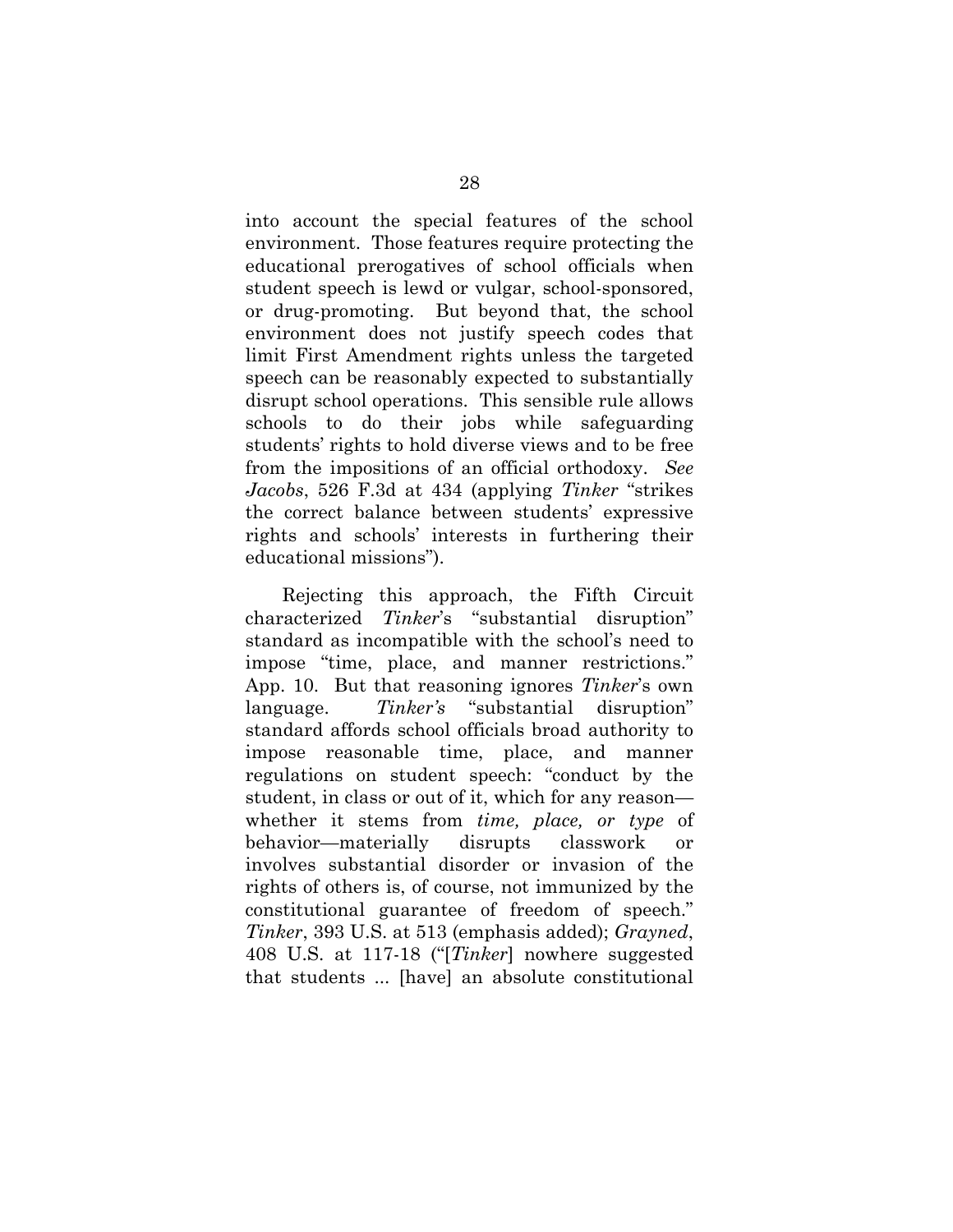right to ... unlimited expressive purposes"). *Tinker*  itself is a standard specifically tailored to the time and place of the school setting. To attempt to give greater deference to neutral time, place, and manner restrictions in that setting amounts to impermissible double counting. Thus, as *Tinker* itself makes clear, time, place, and manner restrictions in the school setting are constitutional precisely to the extent they comply with *Tinker* and its substantial disruption test.

The Fifth Circuit also neglected to consider the fact that *Tinker*'s standard protects impressionable young school children by ensuring that school officials do not abuse their power by employing sweeping speech bans as a cover for inculcating students in political, religious, or social orthodoxies. *See West Va. State Bd. of Educ. v. Barnette*, 319 U.S. 624, 642 (1943); *see also Morse*, 551 U.S. at 423–25 (Alito, J., concurring). School officials entrusted with educating our nation's children should celebrate their students' diverse views, not seek to silence them. When student speech is not disruptive, courts must be vigilant to protect against restrictions on speech. *See* Douglas Laycock, *Equal Access and Moments of Silence: The Equal Status of Religious Speech by Private Speakers*, 81 NW. U. L. REV. 1, 48 (1986) ("*Tinker*  thus protects the right to speak in the halls and on the school grounds—in all the students' free time when the school is not presenting its own messages."). This Court has recognized that even young students can differentiate between messages the state allows and messages the state endorses. *See Good News Club v. Milford Cent. Sch.*, 533 U.S.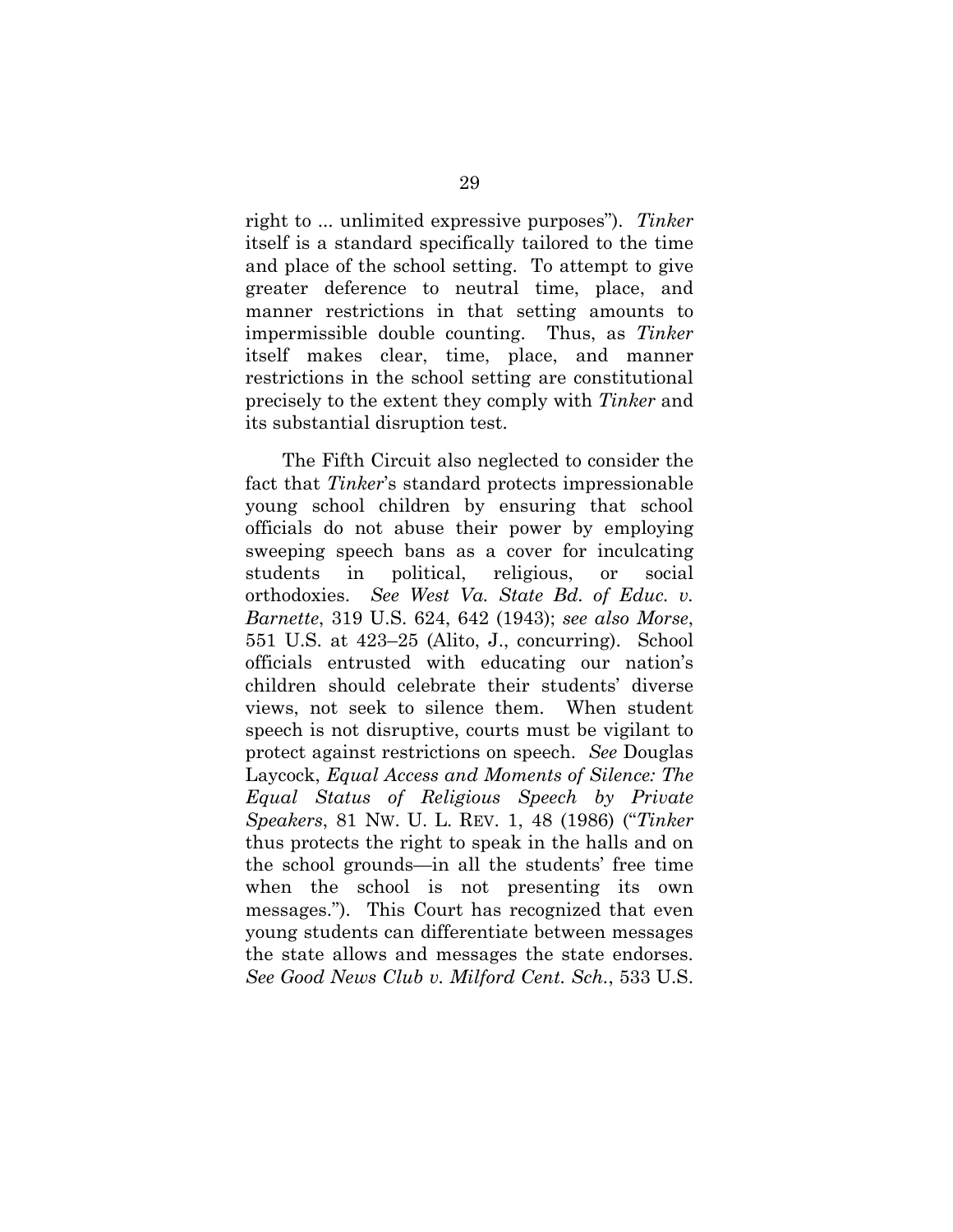98, 118 (2001); *Board of Educ. of Westside Cmty. Schs. (Dist. 66) v. Mergens*, 496 U.S. 226, 252 (1990) (plurality opinion). But students can only make that distinction if the school allows room for speech it does not control.As this Court has recognized, "state-operated schools may not be enclaves of totalitarianism" and student should not "be regarded as closed-circuit recipients of only that which the State chooses to communicate." *Tinker*, 393 U.S. at 511.

# **III. This Case Presents An Ideal Vehicle For Resolving An Important, Recurring Constitutional Issue.**

The issue raised in this petition is important and recurring, and the Court is unlikely to find a better vehicle to address the issue.

1. The decision below presents a clean vehicle for addressing and resolving the legal question presented. Recognizing the importance of the issue, the district court certified its decision to the Fifth Circuit, which delivered a definitive ruling on the facial constitutionality of the amended PISD policy. In upholding PISD's student speech policy, the Fifth Circuit's adoption of one legal standard over the other—*O'Brien* over *Tinker*—proved outcome-determinative. Indeed, PISD did not even argue that PISD's sweeping restrictions on student speech satisfied *Tinker*'s "substantial disruption" test*.*

The stakes are particularly high here because petitioners' separate, pending challenges to the facial constitutionality of PISD's earlier student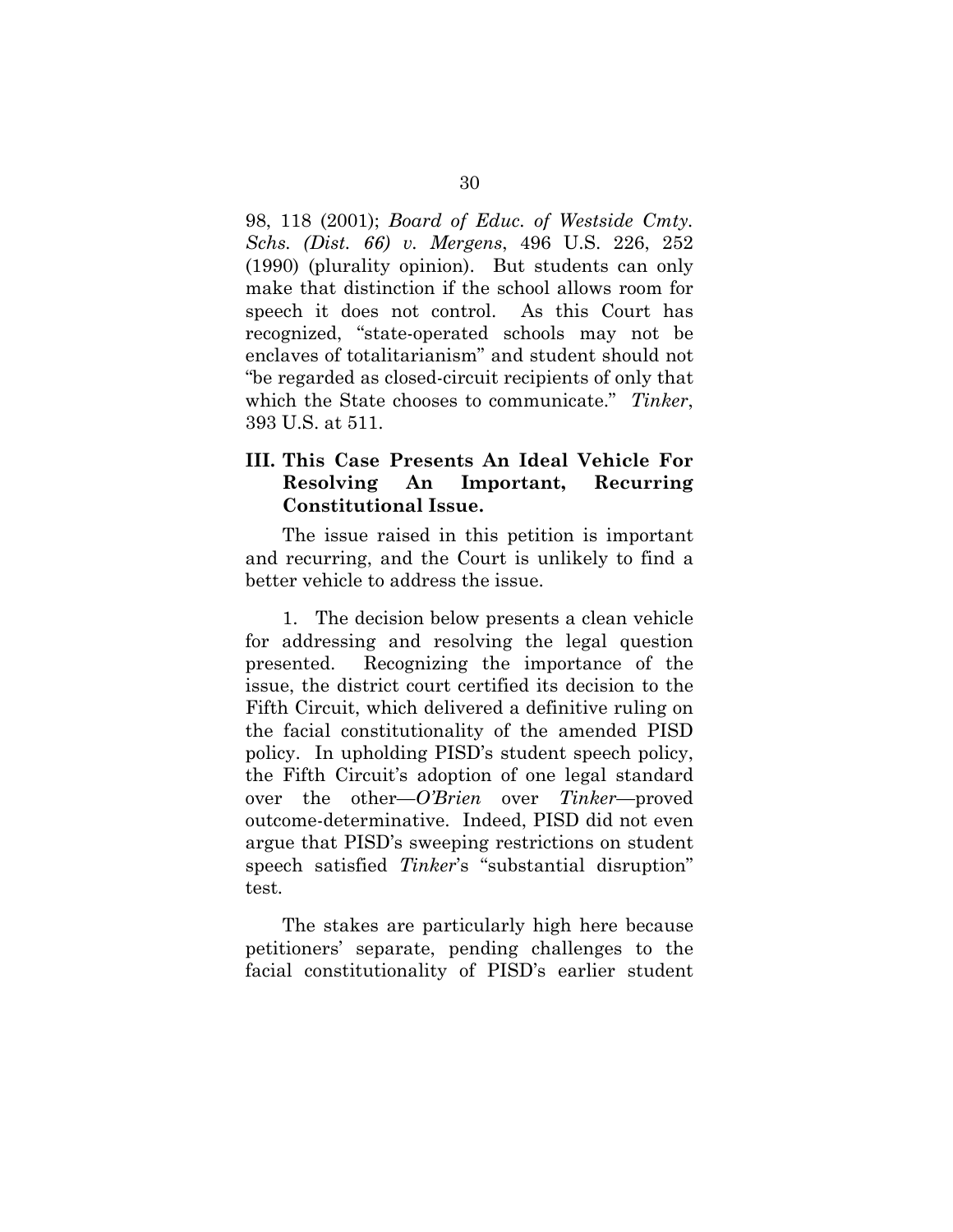speech policy and as-applied challenge to the constitutionality of both PISD policies are bound up in the decision below. The requirement to apply *O'Brien*, instead of *Tinker*, is now binding circuit precedent, and will govern those challenges as well. As those challenges move forward, PISD has indicated that it intends to take literally one hundred depositions and engage in other litigation maneuvers that will impose significant burdens on the few families that have spoken out against the school district's anti-religious orthodoxy and stood up for students' First Amendment rights. Resolving the issues posed in the petition will avoid expending judicial resources in litigating closely related matters under an erroneous constitutional standard.

2. More broadly, the Court's intervention is warranted to arrest what, under any reasonable measure, is a broad and improper grant of authority to school officials incompatible with our educational and constitutional traditions. The outcome of this case will affect the First Amendment rights of millions of students in school districts throughout the Fifth Circuit and beyond.

As this Court has long recognized, the "vigilant protection of constitutional freedom is nowhere more vital than in the community of American schools." *Keyishian v. Board of Regents of Univ. of State of N.Y.*, 385 U.S. 589, 603 (1967) (citation omitted). Public education is "the very foundation of good citizenship." *Brown v. Board of Educ.*, 347 U.S. 483, 493 (1954). Accordingly, because "schools must teach by example the shared values of a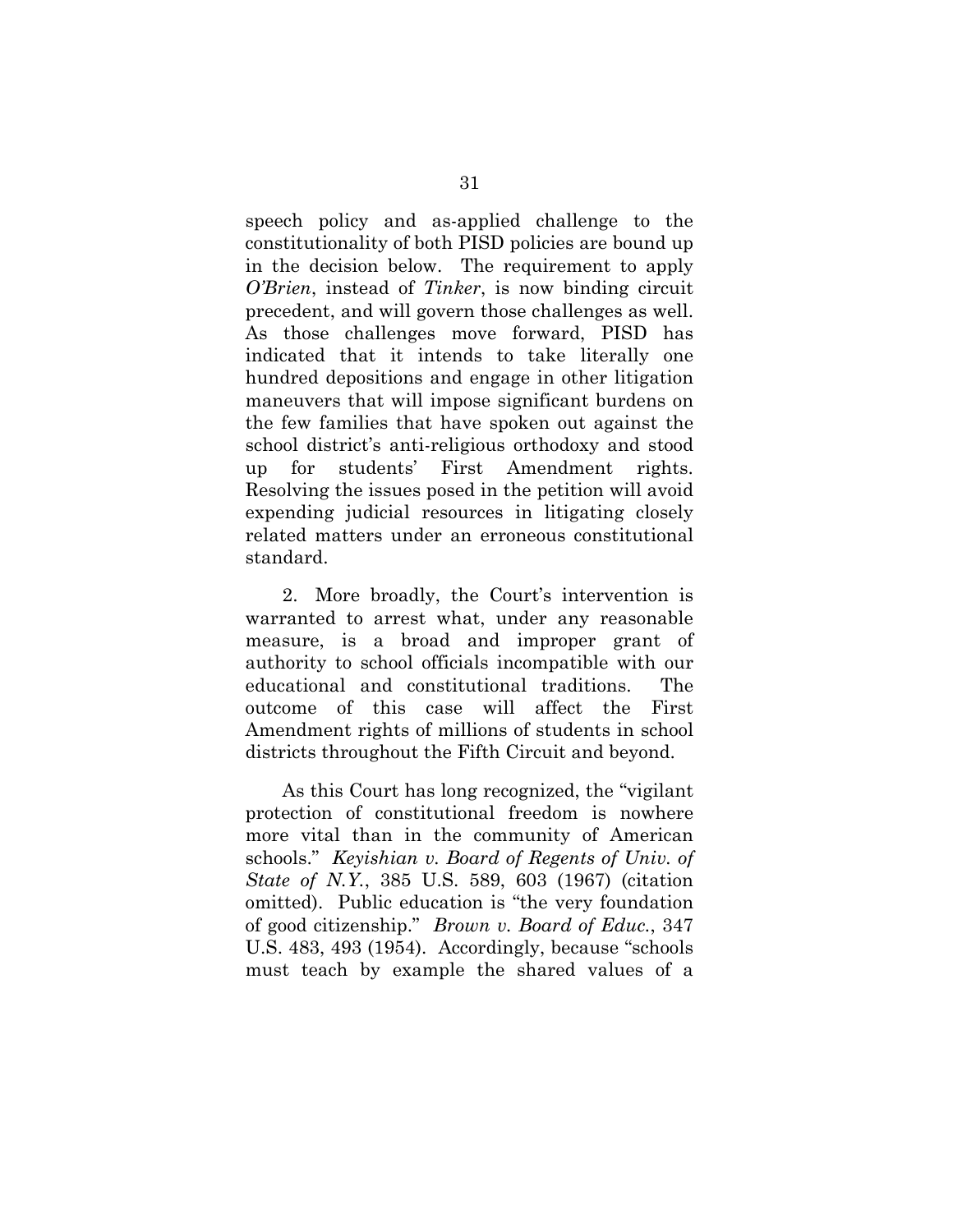civilized social order" and "inculcate the habits and manners of civility," *Fraser*, 478 U.S. at 681, 683, the "scrupulous protection" of student liberties is important. *Barnette*, 319 U.S. at 637 (the fact that schools "are educating the young for citizenship is reason for scrupulous protection of Constitutional freedoms").

Substituting *O'Brien*'s less exacting intermediate scrutiny standard for *Tinker*'s "substantial disruption" test when schools are directly suppressing speech is inimical to the responsibility of schools to prepare students for lives of engaged citizenship. Rather than being taught to value the expression of diverse ideas, the lesson for PISD students is that non-disruptive student speech may nonetheless be suppressed under the vague and flimsy guise of advancing "a focused learning environment." App. 10; *cf. Morse*, 551 U.S. at 423 (Alito, J., concurring) (rejecting claim that schools may censor student speech that interferes with their "educational mission" because such an argument could "easily be manipulated in dangerous ways"). Indeed, the Fifth Circuit upheld a policy that controls speech in every respect physical scope, temporal scope, and the scope of proscribable materials—and amounts to a draconian set of restrictions that signal that there are no meaningful limits on school officials' ability to restrict student speech.

Permitting schools to restrict speech also opens up the serious concern that schools will use blanket restrictions on speech to discriminate against disfavored views. In this case, for instance,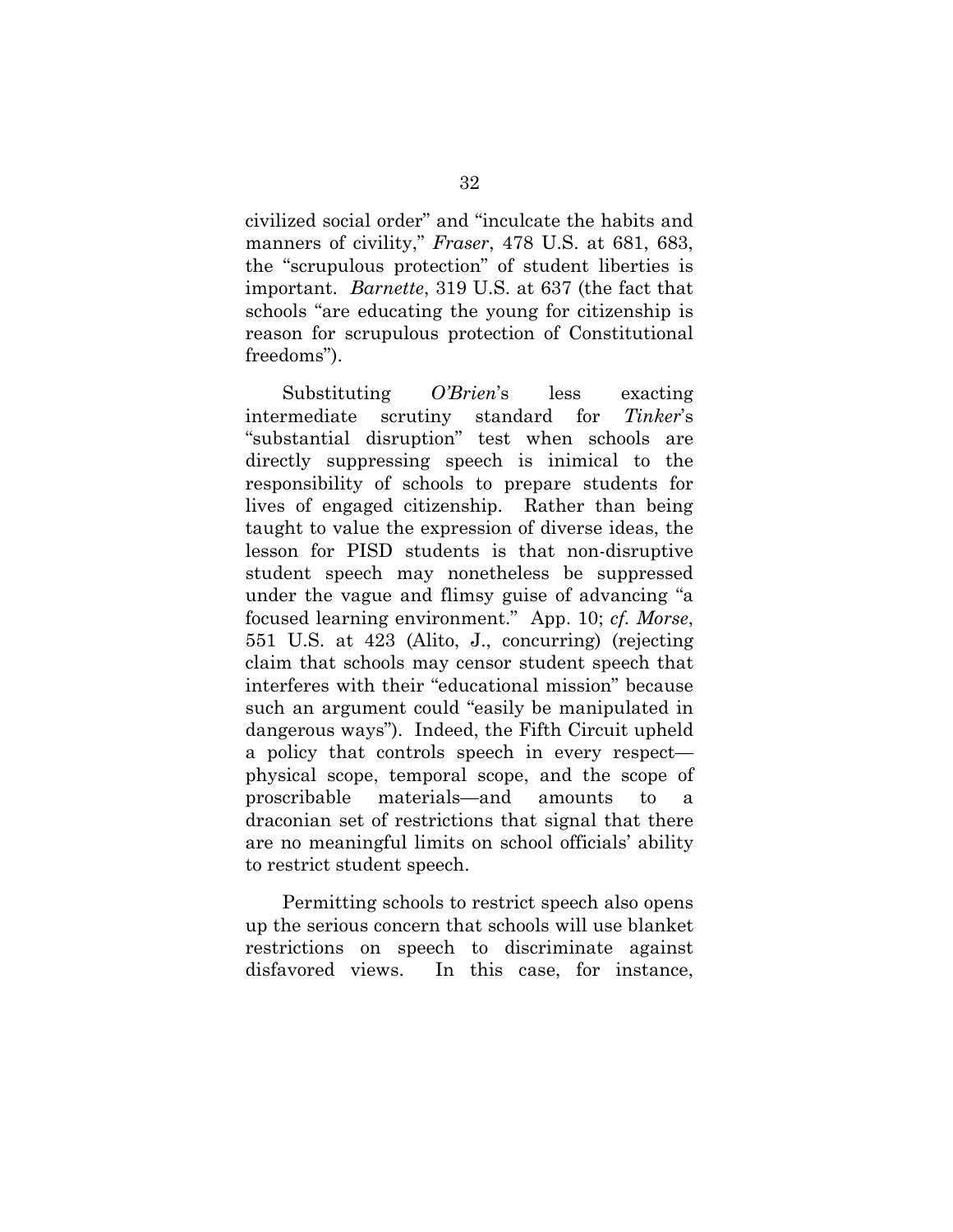petitioners filed this lawsuit because PISD officials were singling out for suppression student speech that they deemed "religious"—confiscating, among other things, pencils bearing positive religious messages; candy canes affixed to poems noting the religious origins of candy canes; and free tickets to church events in which students were participating. It would be perverse if PISD could insulate its alleged violations of religious speech by simply pointing to the viewpoint-neutral language of its policy. Religious speech is "'at the core of what the First Amendment is designed to protect." *Morse*, 551 U.S. at 403 (quoting *Virginia v. Black*, 538 U.S. 343, 365 (2003)). But under the Fifth Circuit's approach, schools that wish to suppress particular viewpoints can still do just that—by passing sweeping speech bans that appear contentand viewpoint-neutral on their face. In short, *Tinker* would be reduced to a mere technicality to be circumvented through clever and ultimately more speech-restrictive policies.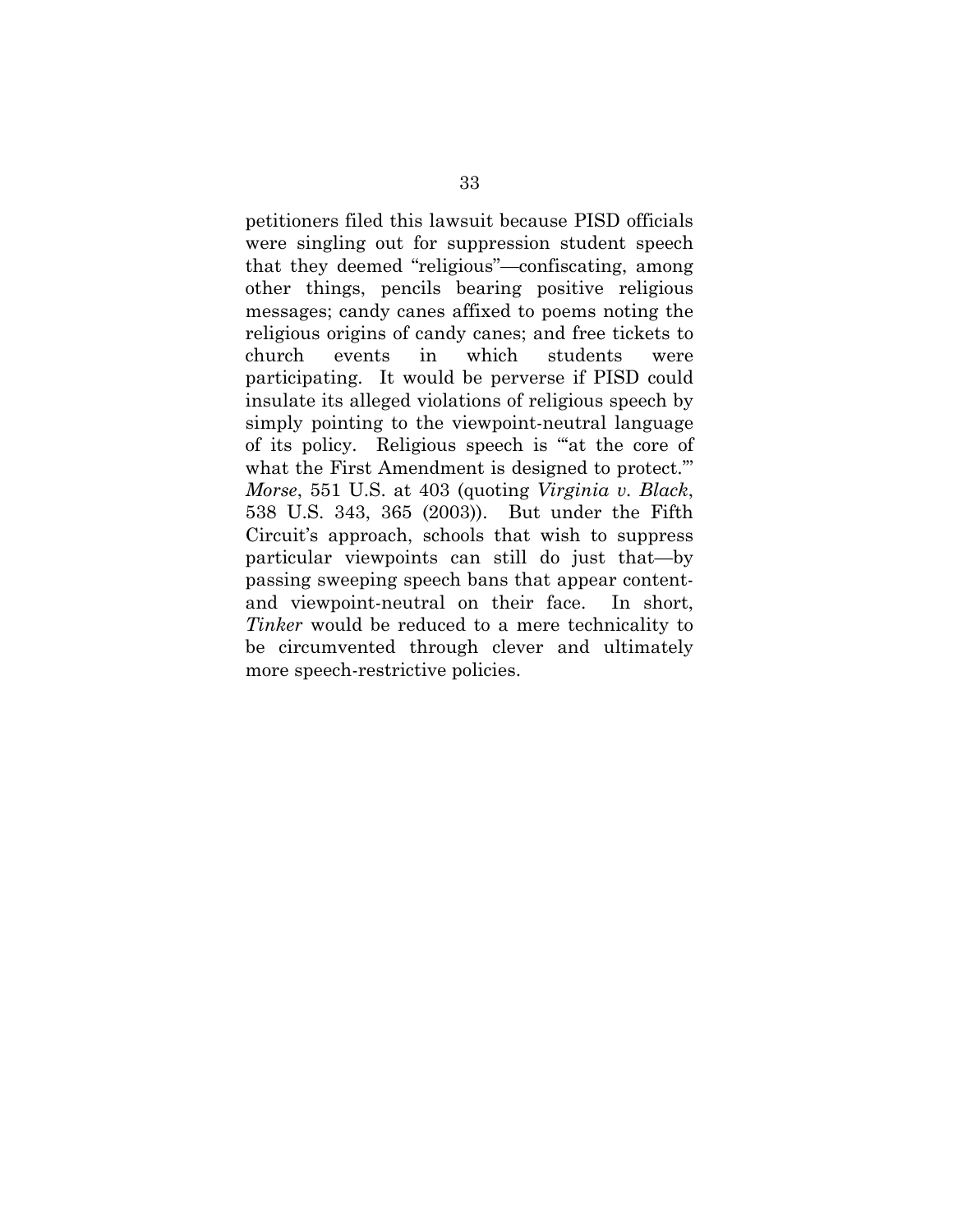# **CONCLUSION**

For these reasons, this Court should grant the petition for writ of certiorari.

Respectfully submitted,

PAUL D. CLEMENT *Counsel of Record* ASHLEY C. PARRISH CANDICE CHIU KING & SPALDING LLP 1700 Pennsylvania Ave., NW Washington, DC 20006 pclement@kslaw.com (202) 737-0500

KELLY SHACKELFORD HIRAM S. SASSER, III JEFFREY C. MATEER LIBERTY LEGAL INSTITUTE 2001 Plano Parkway, Ste. 1600 Plano, TX 75075 (972) 941-4444